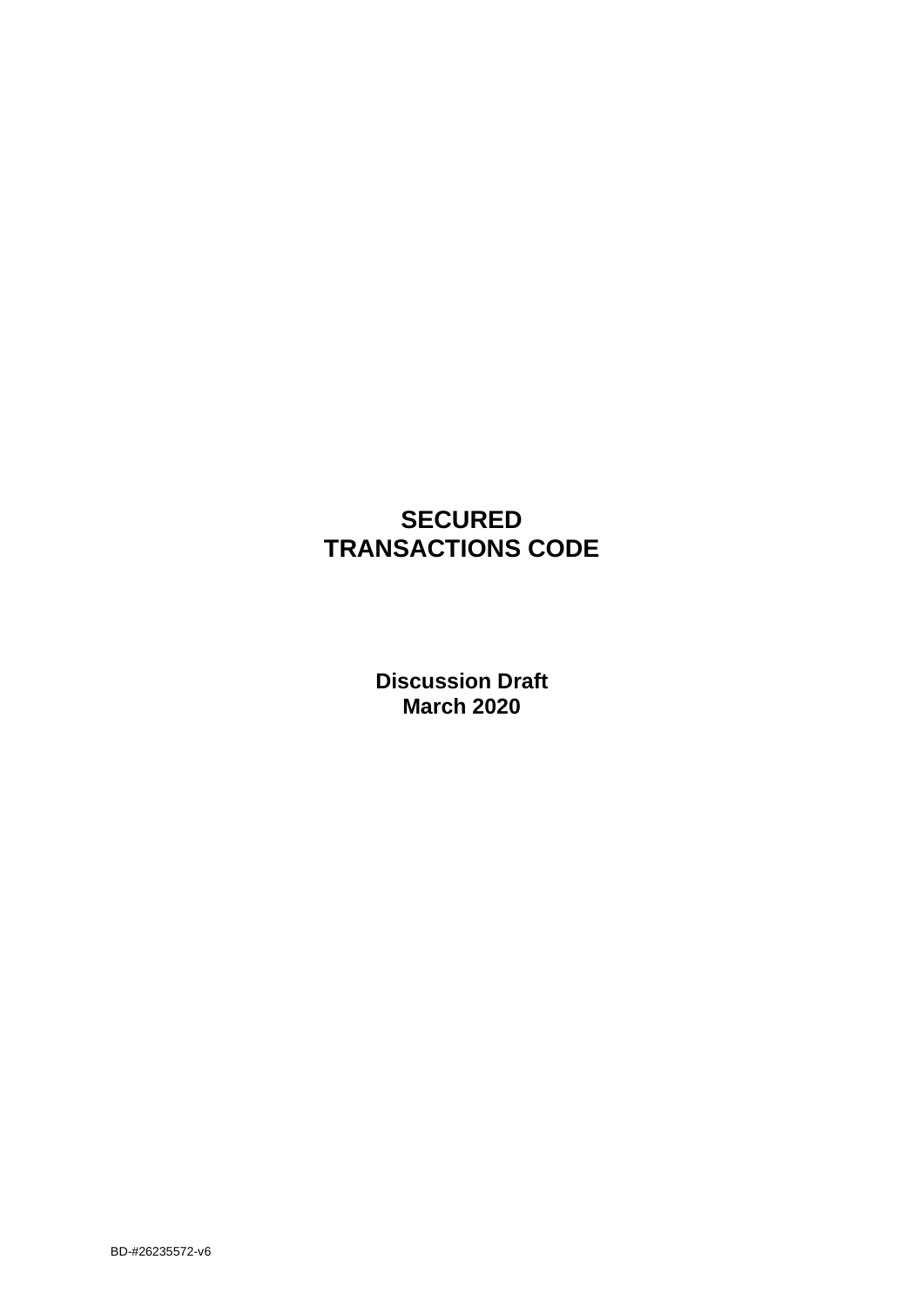# **CONTENTS**

| 1              |  |  |  |
|----------------|--|--|--|
| $\overline{2}$ |  |  |  |
| 3              |  |  |  |
| 4              |  |  |  |
| 5              |  |  |  |
| 6              |  |  |  |
| 7              |  |  |  |
| 8              |  |  |  |
|                |  |  |  |
| 9              |  |  |  |
| 10             |  |  |  |
| 11             |  |  |  |
|                |  |  |  |
| 12             |  |  |  |
| 13             |  |  |  |
| 14             |  |  |  |
| 15             |  |  |  |
| 16             |  |  |  |
| 17             |  |  |  |
| 18             |  |  |  |
| 19             |  |  |  |
| 20             |  |  |  |
|                |  |  |  |
| 21             |  |  |  |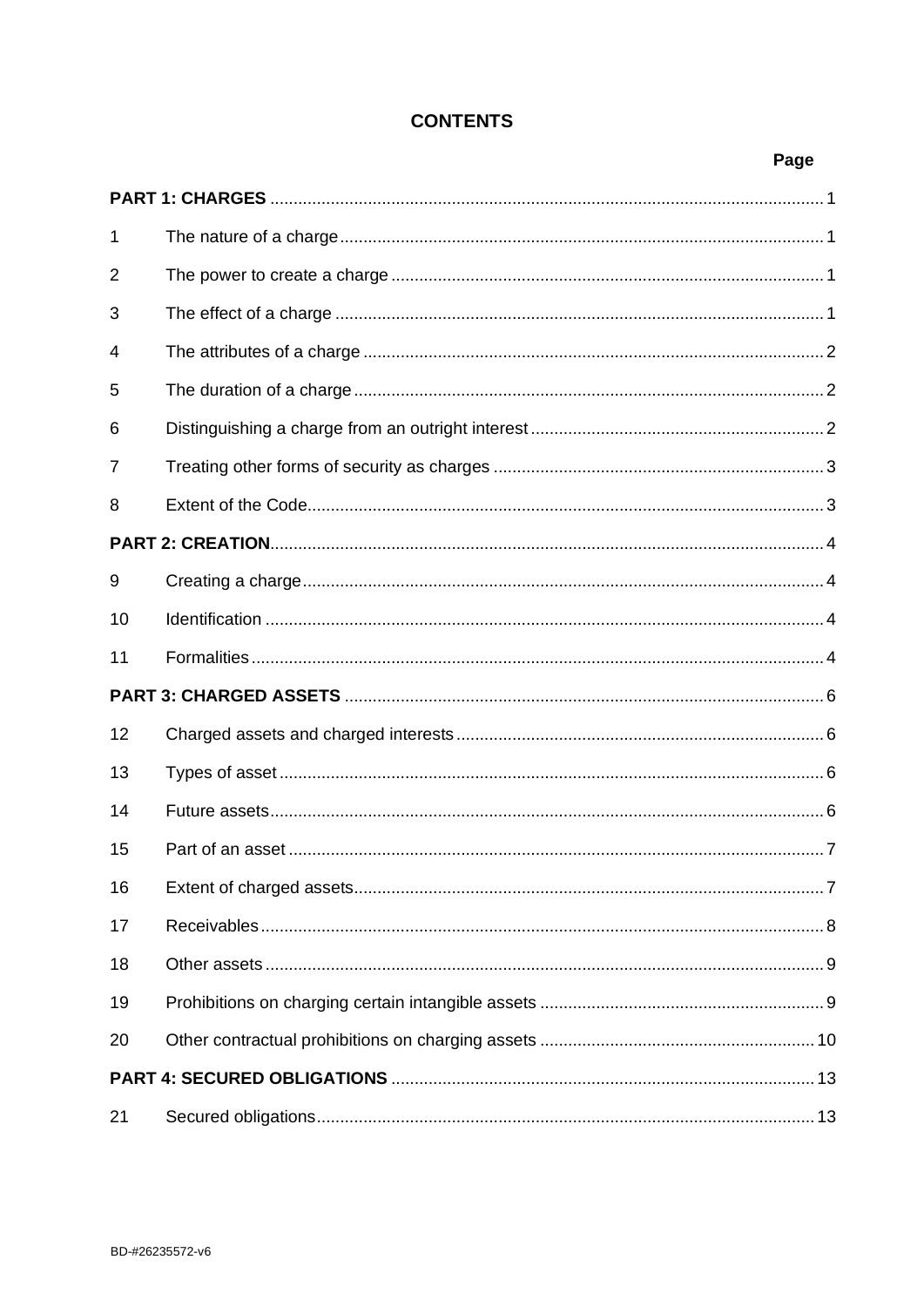| 22 |  |
|----|--|
| 23 |  |
|    |  |
| 24 |  |
|    |  |
| 25 |  |
| 26 |  |
| 27 |  |
| 28 |  |
| 29 |  |
| 30 |  |
| 31 |  |
| 32 |  |
| 33 |  |
| 34 |  |
| 35 |  |
|    |  |
| 36 |  |
| 37 |  |
| 38 |  |
| 39 |  |
| 40 |  |
| 41 |  |
| 42 |  |
| 43 |  |
| 44 |  |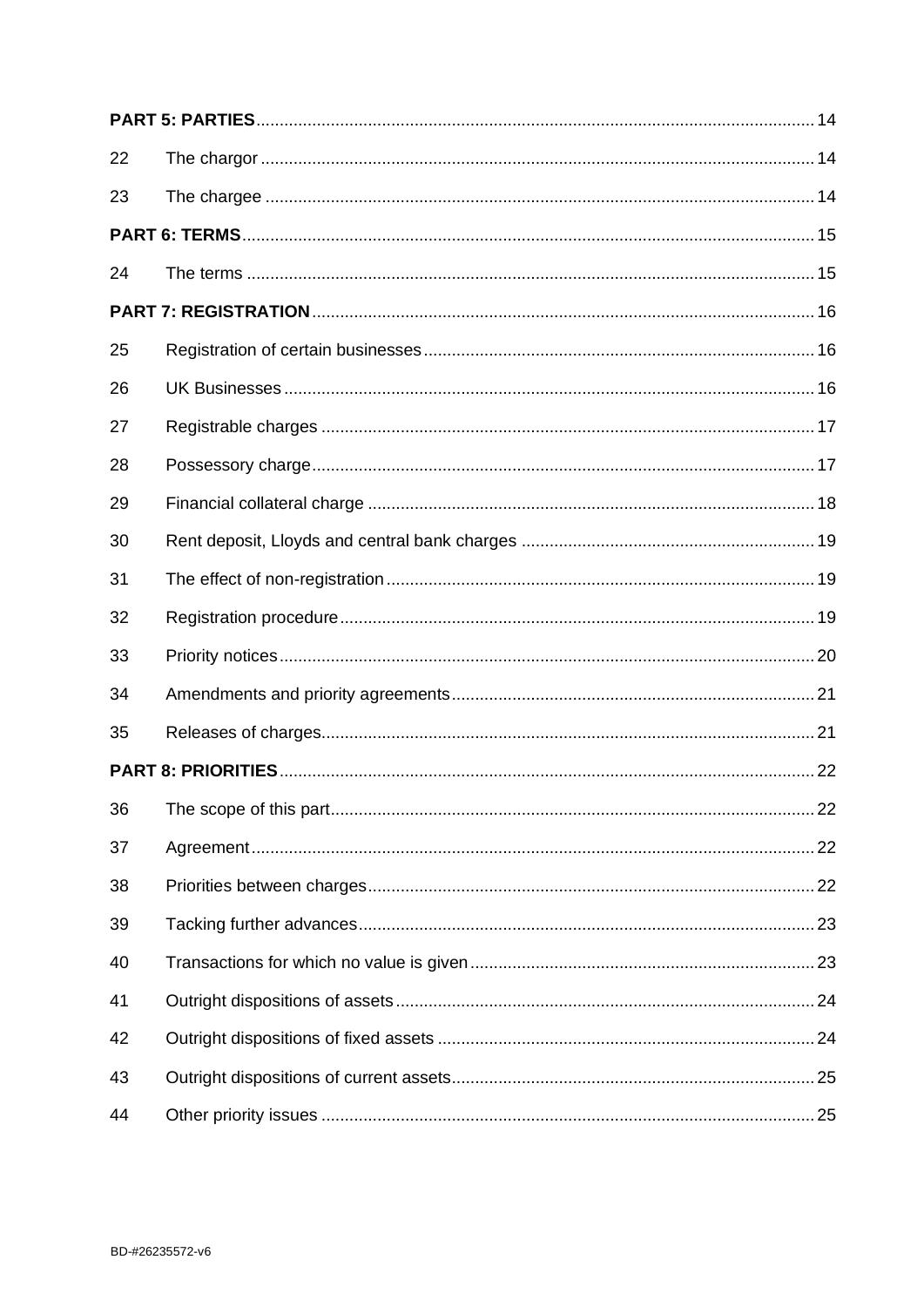| 45 |  |
|----|--|
| 46 |  |
| 47 |  |
| 48 |  |
| 49 |  |
| 50 |  |
| 51 |  |
|    |  |
| 52 |  |
| 53 |  |
| 54 |  |
| 55 |  |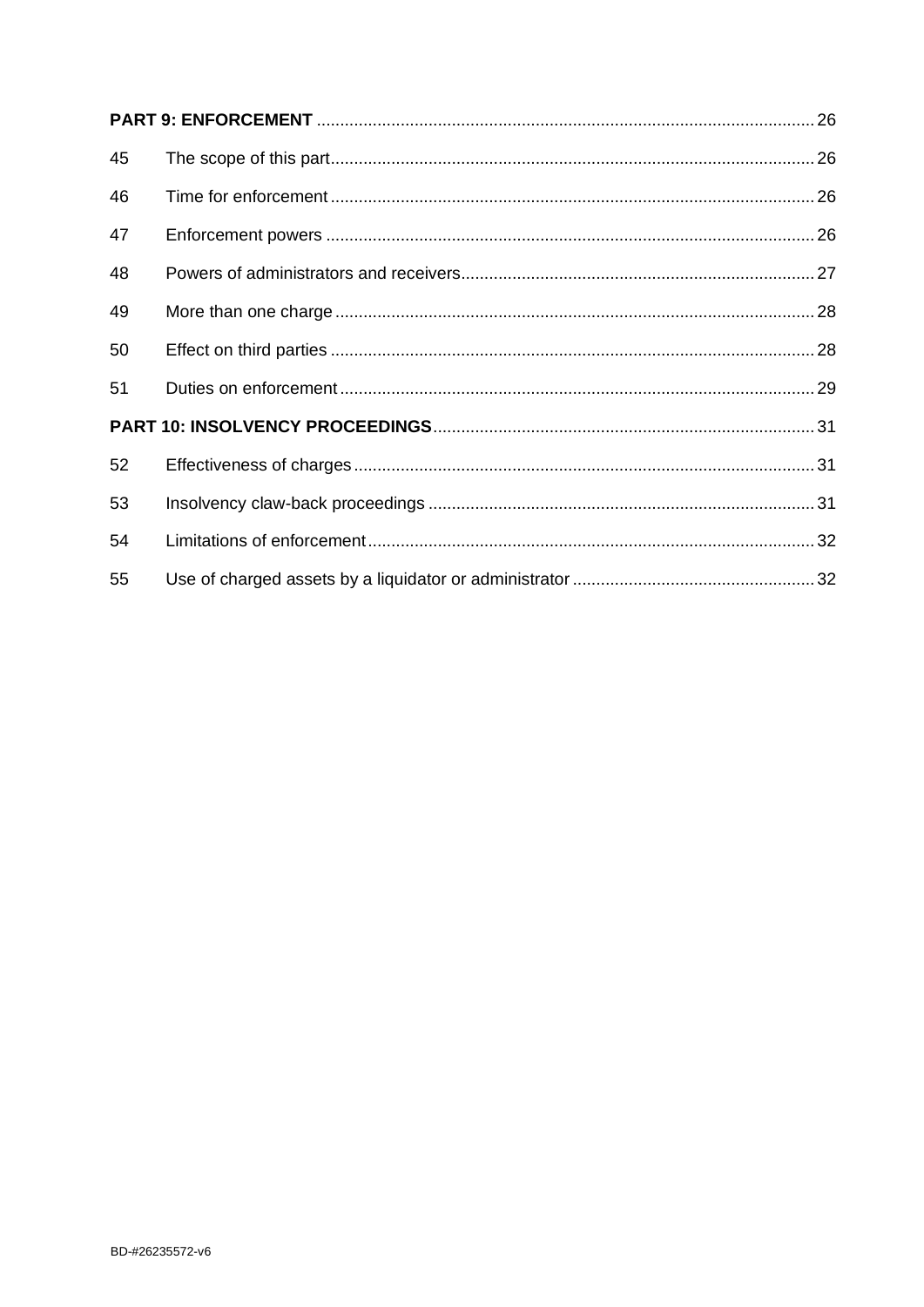# **DEFINITIONS**

# of terms used in the Code

#### term

# defined in section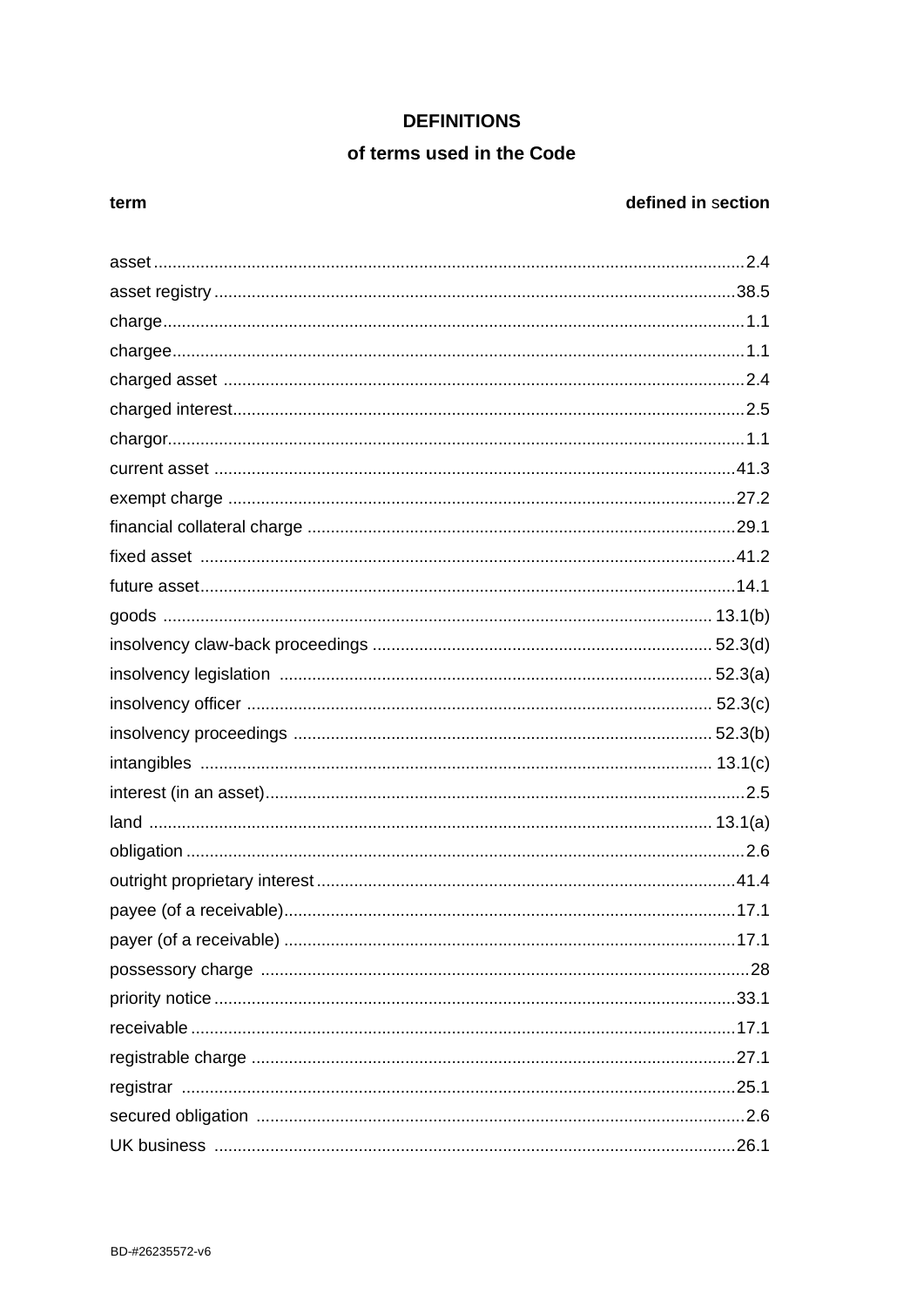# <span id="page-5-0"></span>**PART 1: CHARGES**

### <span id="page-5-1"></span>**1 The nature of a charge**

1.1 A charge is a proprietary interest in an asset which secures the performance of an obligation and which is granted by a person (known as the chargor) over its interest in that asset in favour of another person (known as the chargee).

### <span id="page-5-2"></span>**2 The power to create a charge**

- 2.1 A chargor can create a charge over its interest in an asset in favour of a chargee to secure the performance of an obligation.
- 2.2 The chargor can be any person, subject to the limitations described in part 5.
- 2.3 The chargee can be the creditor or creditors to whom the obligation secured by the charge is owed or it may be another person (such as a trustee) for the benefit of those creditors (see part 5).
- 2.4 The asset can be existing or future property of any kind (see part 3). When the charge is created, the asset is referred to as a charged asset.
- 2.5 The chargor's interest in the asset can be any existing or future proprietary interest of any kind (see part 3). When the charge is created, the interest is referred to as a charged interest.
- 2.6 The obligation can be any existing or future obligation or liability of any kind (see part 4). When the charge is created, the obligation is referred to as a secured obligation.

### <span id="page-5-3"></span>**3 The effect of a charge**

- 3.1 Once it has been created (see part 2), a charge is effective between the chargor and the chargee.
- 3.2 Once it has been created, a charge other than a registrable charge (see part 7) is effective against:
	- (a) an insolvency officer of the chargor, subject to the insolvency legislation (see part 10); and
	- (b) any other person who obtains an interest in the charged asset unless that person takes free of the charge under the priority rules (see part 8).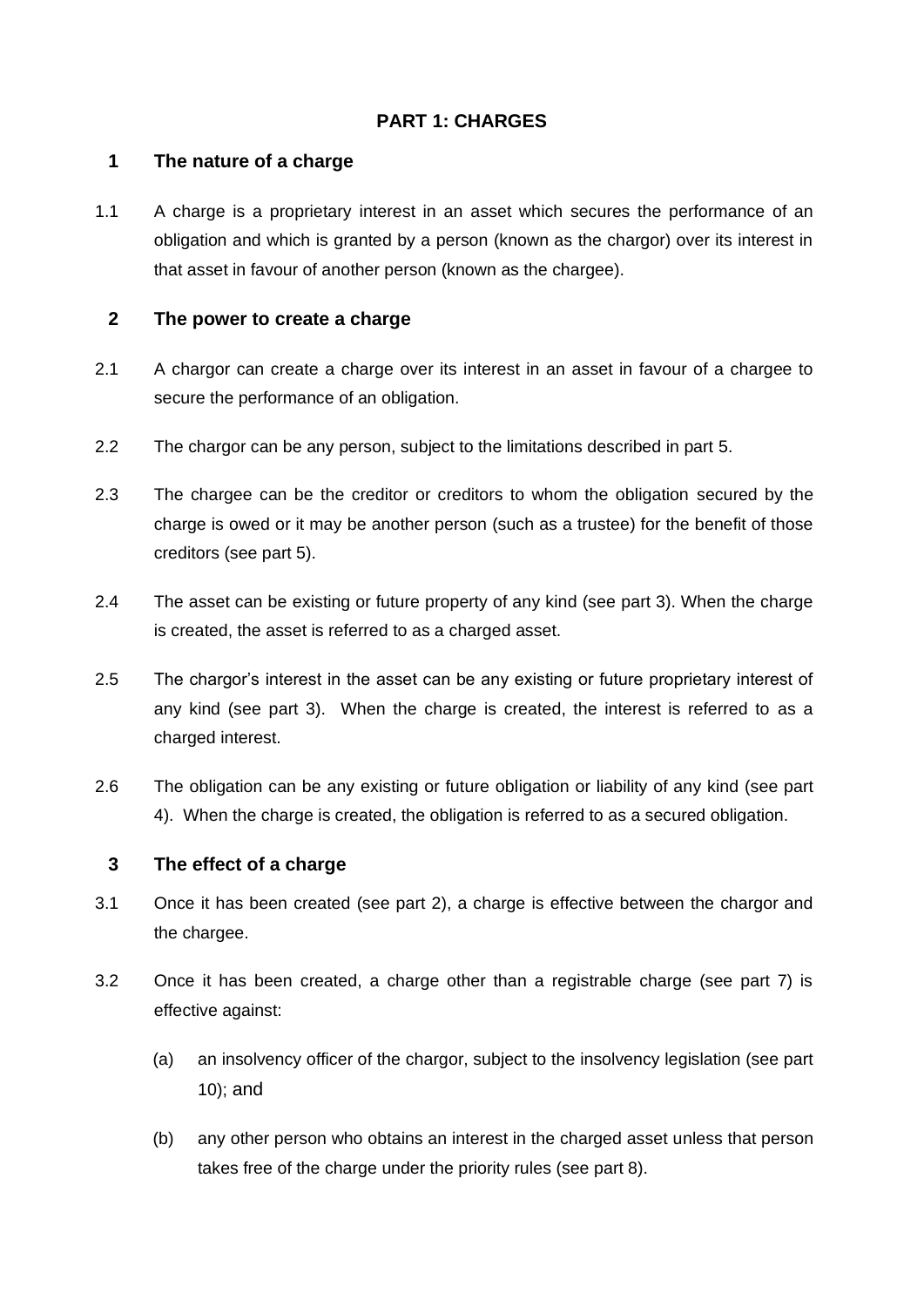- 3.3 Once it has been created and registered under part 7, a registrable charge is effective against:
	- (a) an insolvency officer of the chargor, subject to the insolvency legislation; and
	- (b) any other person who obtains an interest of any kind in the charged asset unless that person takes free of the charge under the priority rules.

### <span id="page-6-0"></span>**4 The attributes of a charge**

- 4.1 An asset may be subject to more than one charge.
- 4.2 It is not necessary for the chargee to obtain possession of the charged asset.
- 4.3 A charge can be created over an asset even if the chargor has the authority to dispose of the asset concerned free from the charge or to deal with it in any other way.

### <span id="page-6-1"></span>**5 The duration of a charge**

- 5.1 Once the secured obligation has been paid or satisfied in full, the charge is automatically extinguished.
- 5.2 The secured obligation may consist of liabilities which are not yet in existence (see part 4). Accordingly, in the case of a running account, the charge is not extinguished just because the balance on the account is zero or the account enters into credit.
- 5.3 If requested to do so by the chargor after the charge has been extinguished, the chargee must execute a deed of release of the charge and assist with anything which is necessary to release the charged asset from the charge. The chargee must do these things as soon as reasonably practicable. The chargor must pay the reasonable costs of doing them unless the parties agree otherwise.

### <span id="page-6-2"></span>**6 Distinguishing a charge from an outright interest**

- 6.1 What distinguishes a charge from an outright proprietary interest is that the chargee's proprietary interest in the asset concerned secures the performance of an obligation.
- 6.2 Whether or not a proprietary interest in an asset does secure the performance of an obligation depends on the legal rights, liberties, powers and immunities of the parties to the transaction, not on the economic or functional effect of the transaction.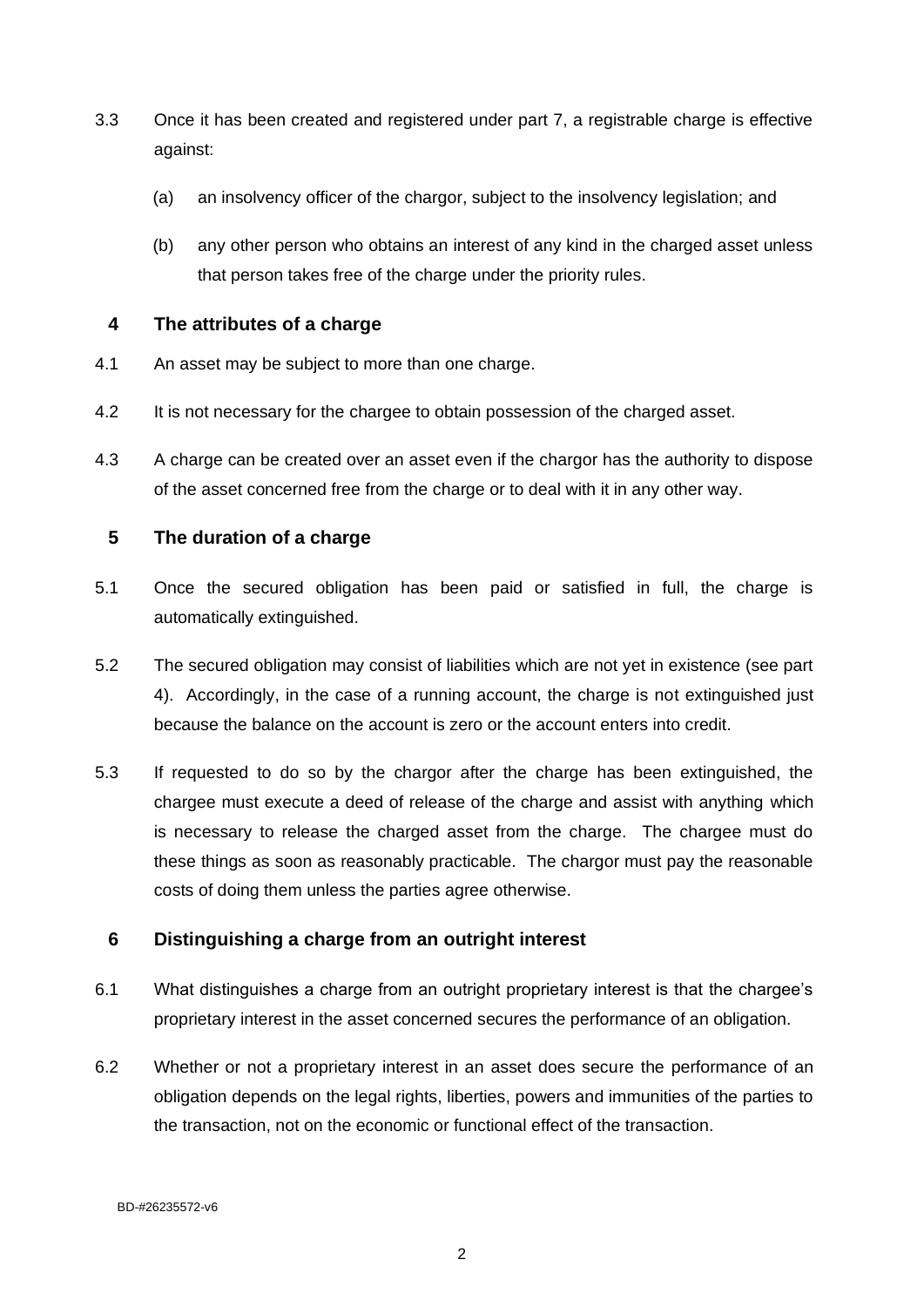- 6.3 The determination of those legal rights, liberties, powers and immunities depends on the terms of the transaction concerned.
- 6.4 A proprietary interest in an asset secures the performance of an obligation if the proprietary interest is granted by a person over its interest in that asset in favour of another person (the beneficiary) and, under the terms of the transaction concerned:
	- (a) a person is owed an obligation;
	- (b) the proprietary interest is an independent interest, separate from the obligation;
	- (c) the beneficiary is entitled to obtain payment of the obligation from the proprietary interest; and
	- (d) the beneficiary cannot recover more from the proprietary interest than the amount of the obligation.

### <span id="page-7-0"></span>**7 Treating other forms of security as charges**

- 7.1 If:
	- (a) a person transfers a proprietary interest in an asset to another person or creates a proprietary interest over an asset in favour of that other person; and
	- (b) that proprietary interest secures the performance of an obligation,

then it is a charge, regardless of its characterisation by the parties.

7.2 Accordingly mortgages, security assignments, pledges and contractual liens will be treated as charges.

#### <span id="page-7-1"></span>**8 Extent of the Code**

- 8.1 Part 7 of this this Code applies throughout the United Kingdom. The rest of the Code applies in England and Wales.
- 8.2 This Code does not apply to:
	- (a) international interests under the International Interests in Aircraft Equipment (Cape Town Convention) Regulations 2015 (SI 2015/912); or
	- (b) security which arises by operation of law; or
	- (c) security created before the Code came into force.

BD-#26235572-v6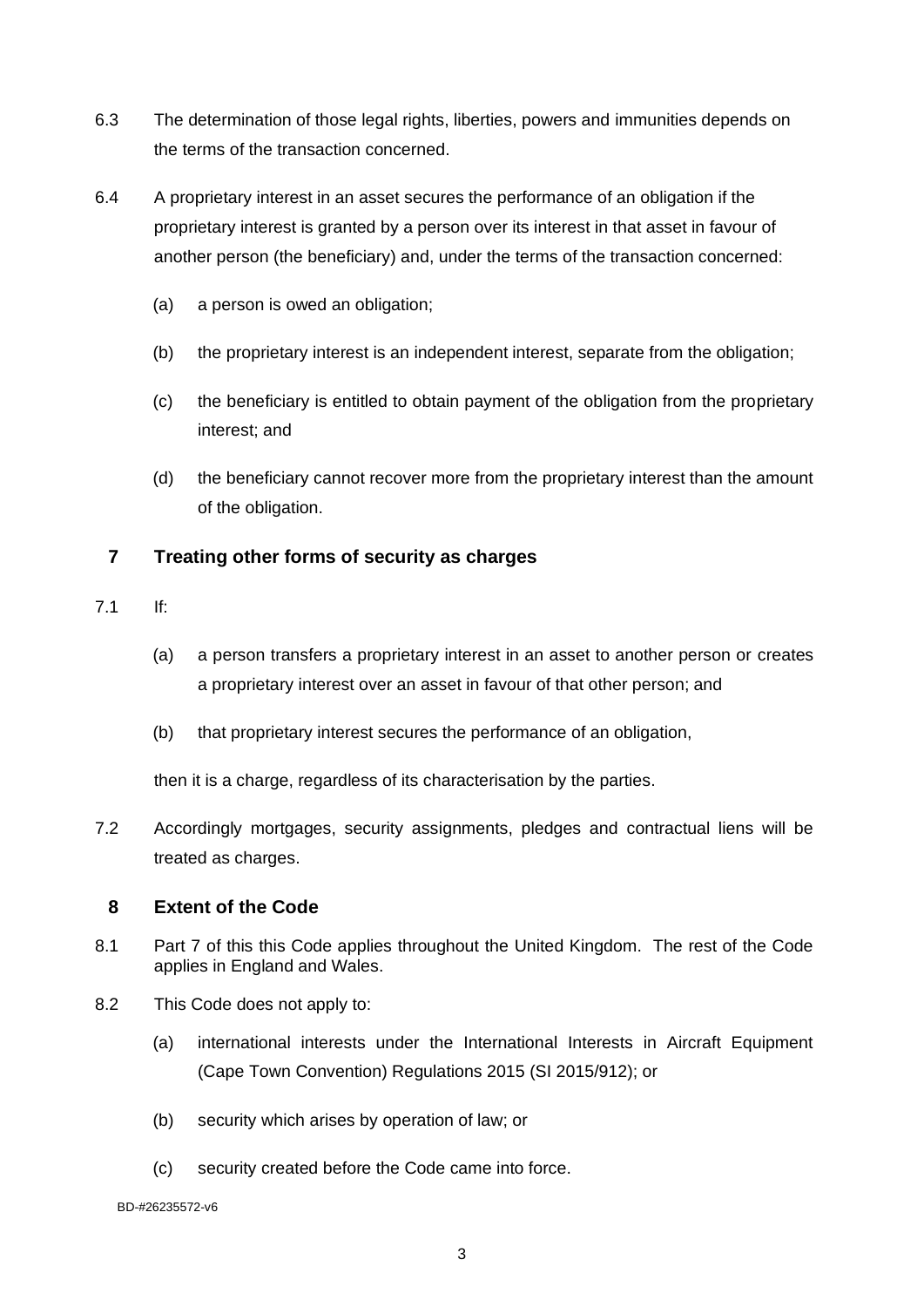# <span id="page-8-0"></span>**PART 2: CREATION**

### <span id="page-8-1"></span>**9 Creating a charge**

- 9.1 A charge is created if a chargor intends to create a charge over its interest in an asset in favour of a chargee to secure the performance of an obligation.
- 9.2 A charge is created when the chargor intends it to be created.
- 9.3 The intention of the chargor is established objectively, based on the terms of the transaction concerned.

### <span id="page-8-2"></span>**10 Identification**

- 10.1 The terms of the charge must identify the charged asset and the secured obligation.
- 10.2 This requirement is satisfied if, when the charge comes to be enforced, it is possible to establish whether or not:
	- (a) a particular asset falls within the scope of the assets which are charged by the terms of the charge; and
	- (b) a particular obligation falls within the scope of the obligations which are secured by the terms of the charge.

### <span id="page-8-3"></span>**11 Formalities**

- 11.1 If the charged interest consists of or includes an interest in land, the charge must be created or evidenced by a document executed by the chargor.
- 11.2 If a charge is created by a consumer, all formal requirements imposed by consumer protection laws must be complied with.
- 11.3 If a charge is to be registered in an asset registry (see part 8), it must comply with the requirements of the asset registry concerned.
- 11.4 It is not necessary for any other charge to be created or evidenced in writing.
- 11.5 It is not necessary for the chargee to execute any document creating or evidencing a charge. Section 2 of the Law of Property (Miscellaneous Provisions) Act 1989 is amended accordingly.
- BD-#26235572-v6 11.6 It is not necessary for any document creating or evidencing a charge to be executed as a deed. Any legislation which requires a deed is amended accordingly.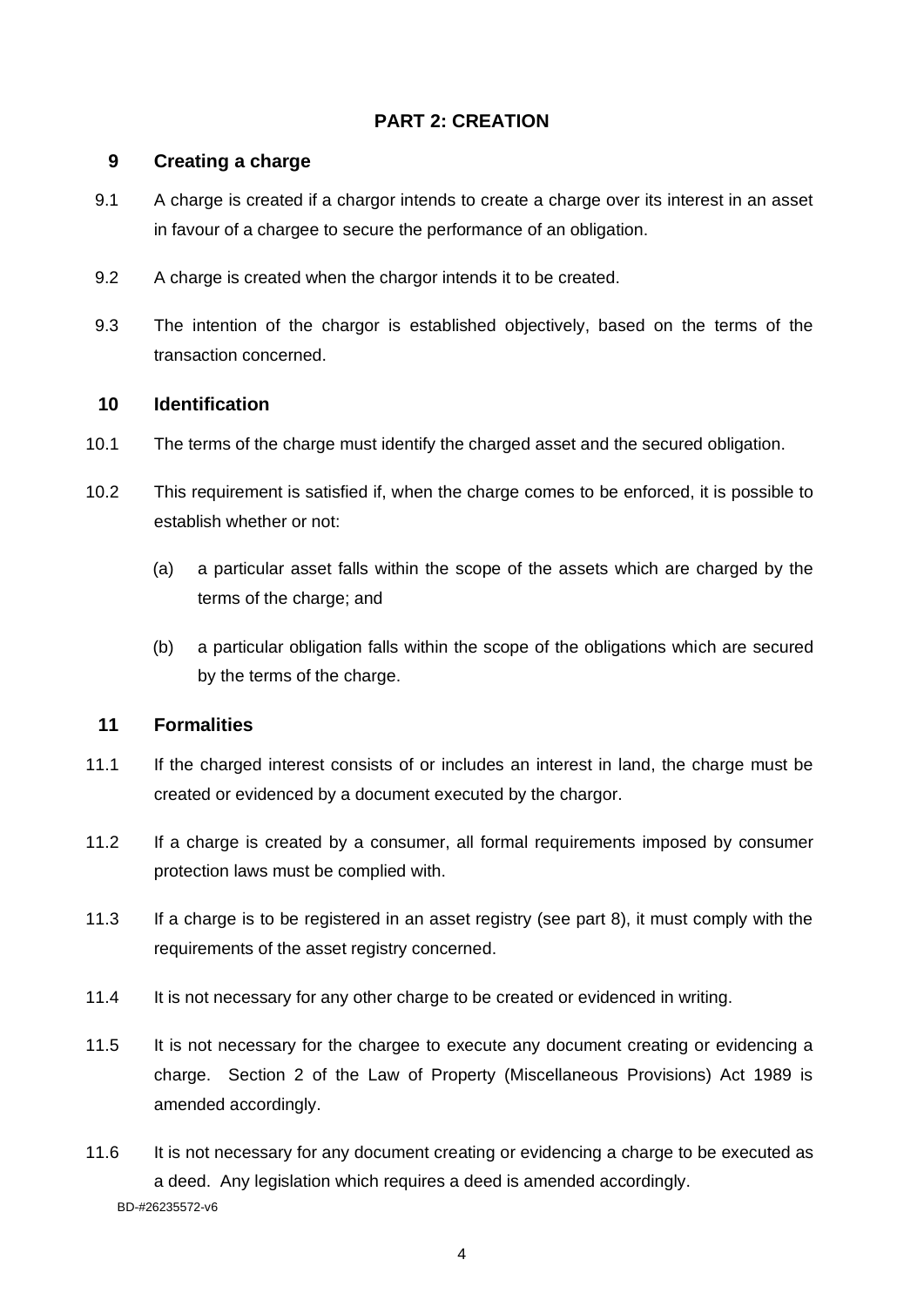- 11.7 Any power of attorney contained in a document which creates or evidences a charge will be effective if the document concerned is executed by the chargor. It does not have to be executed as a deed, and the Powers of Attorney Act 1971 is amended accordingly.
- 11.8 A document creating or evidencing a charge can be executed electronically.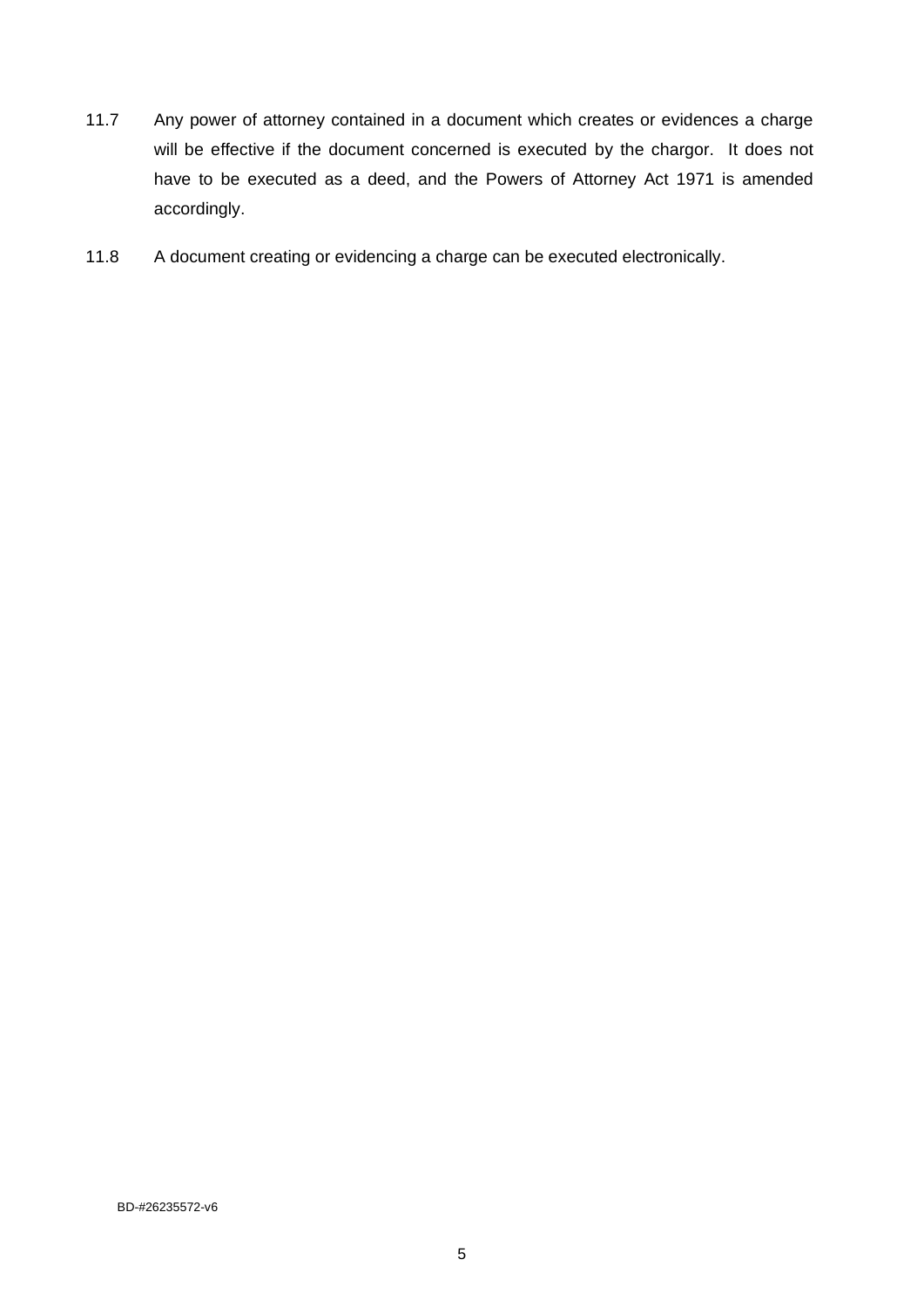### <span id="page-10-0"></span>**PART 3: CHARGED ASSETS**

#### <span id="page-10-1"></span>**12 Charged assets and charged interests**

- 12.1 The charged asset can be property of any kind. It does not have to be located in England and Wales or governed by the laws of England and Wales. It does not have to be in existence at the time the charge is created.
- 12.2 The charged interest can be any proprietary interest of any kind. It does not have to amount to ownership. It can be legal or equitable. It can be outright or by way of security. It does not have to be in existence at the time the charge is created.
- 12.3 A chargee can create a charge over the benefit of a charge (in other words, a subcharge).
- 12.4 A chargor can create a charge in favour of a chargee over a receivable (see section 17) owing by the chargee to the chargor.
- 12.5 A company's uncalled capital is property of the company and the company's interest in it can be charged by the company.

#### <span id="page-10-2"></span>**13 Types of asset**

- 13.1 In this Code, assets are, for certain purposes, divided into:
	- (a) land: which includes fixtures;
	- (b) goods: which means any tangible property which is transferable by delivery; and
	- (c) intangibles: which means any property other than land or goods.

#### <span id="page-10-3"></span>**14 Future assets**

- 14.1 A chargor can create a charge over any interest which it may subsequently have in an asset. Assets of this kind are described as future assets in this Code.
- 14.2 If the terms of a charge extend to future assets, the charge will automatically cover the chargor's interest in each future asset concerned once the chargor acquires it, without the necessity for any other act by the chargor or for any further registration under part 7.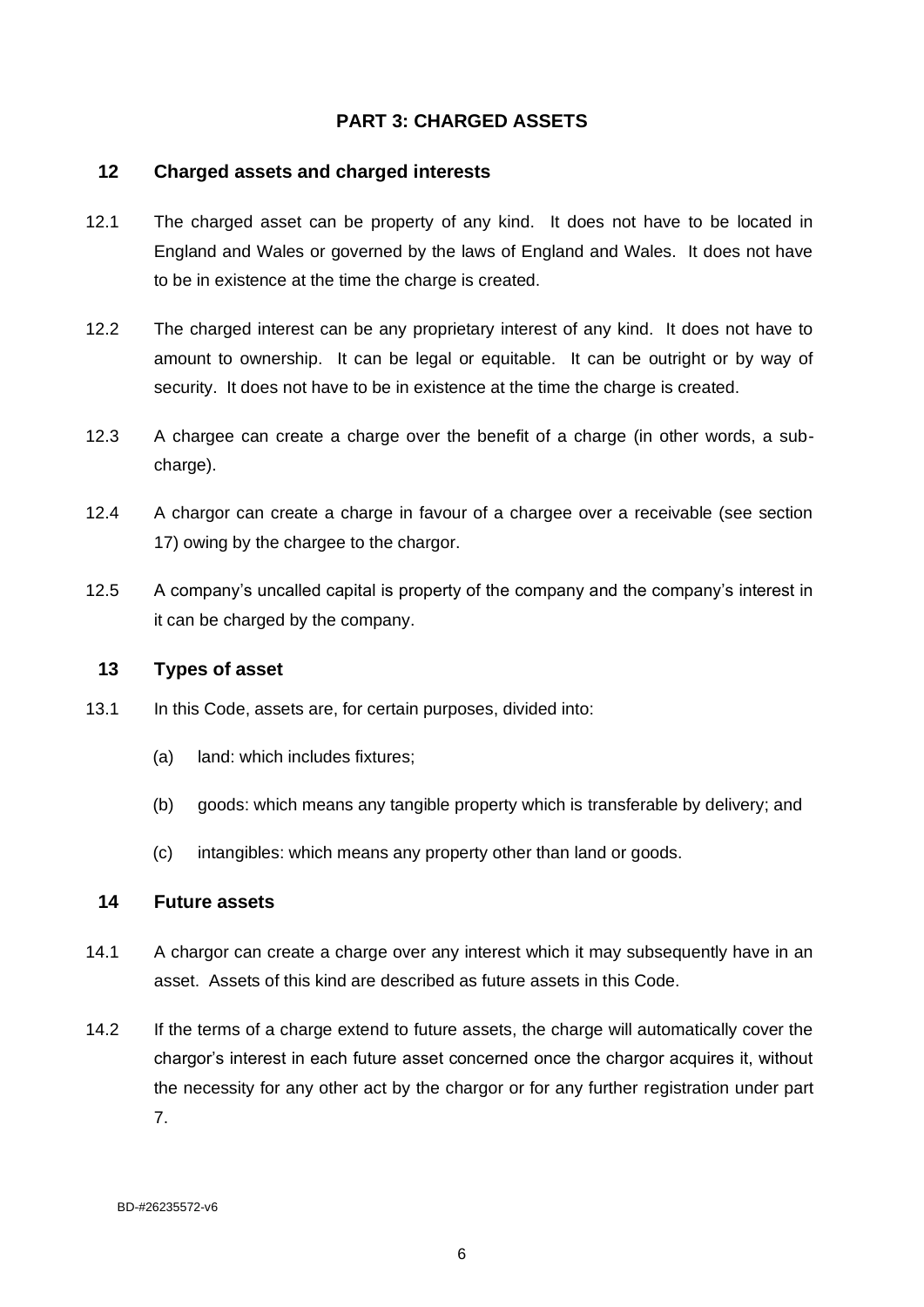- 14.3 A chargor can create a charge over all or part of its interest in its present and future assets.
- 14.4 A chargor's future assets include assets in which it acquires an interest after it has entered into insolvency proceedings other than assets recovered in insolvency clawback proceedings (see part 10).

#### <span id="page-11-0"></span>**15 Part of an asset**

- 15.1 A charge can be created over part of an asset if that part which is charged is identifiable.
- 15.2 A particular percentage or proportion of goods or intangibles is identifiable. Unless the charge instrument provides to the contrary or the parties agree to the contrary, the chargee is entitled to all of the proceeds of the asset concerned until the chargee has received an amount equal to its percentage or proportion.

### <span id="page-11-1"></span>**16 Extent of charged assets**

- 16.1 The identity and extent of the charged asset is determined by the objective intention of the chargor, based on the terms of the transaction concerned.
- 16.2 A charge over an asset extends to the proceeds of an unauthorised disposition of that asset to the extent that they are capable of being traced under the general law.
- 16.3 A charge over an asset extends to:
	- (a) the benefit of any insurance contract for the benefit of the chargor relating to that asset; and
	- (b) where the asset consists of a right to receive money, any security for that right, whether that security is proprietary (i.e. a charge) or personal (for instance a guarantee); and
	- (c) where the asset consists of the benefit of an account, the benefit of any replacement account,

except to the extent that:

(i) the charge instrument provides to the contrary or the parties agree to the contrary; or

```
BD-#26235572-v6
```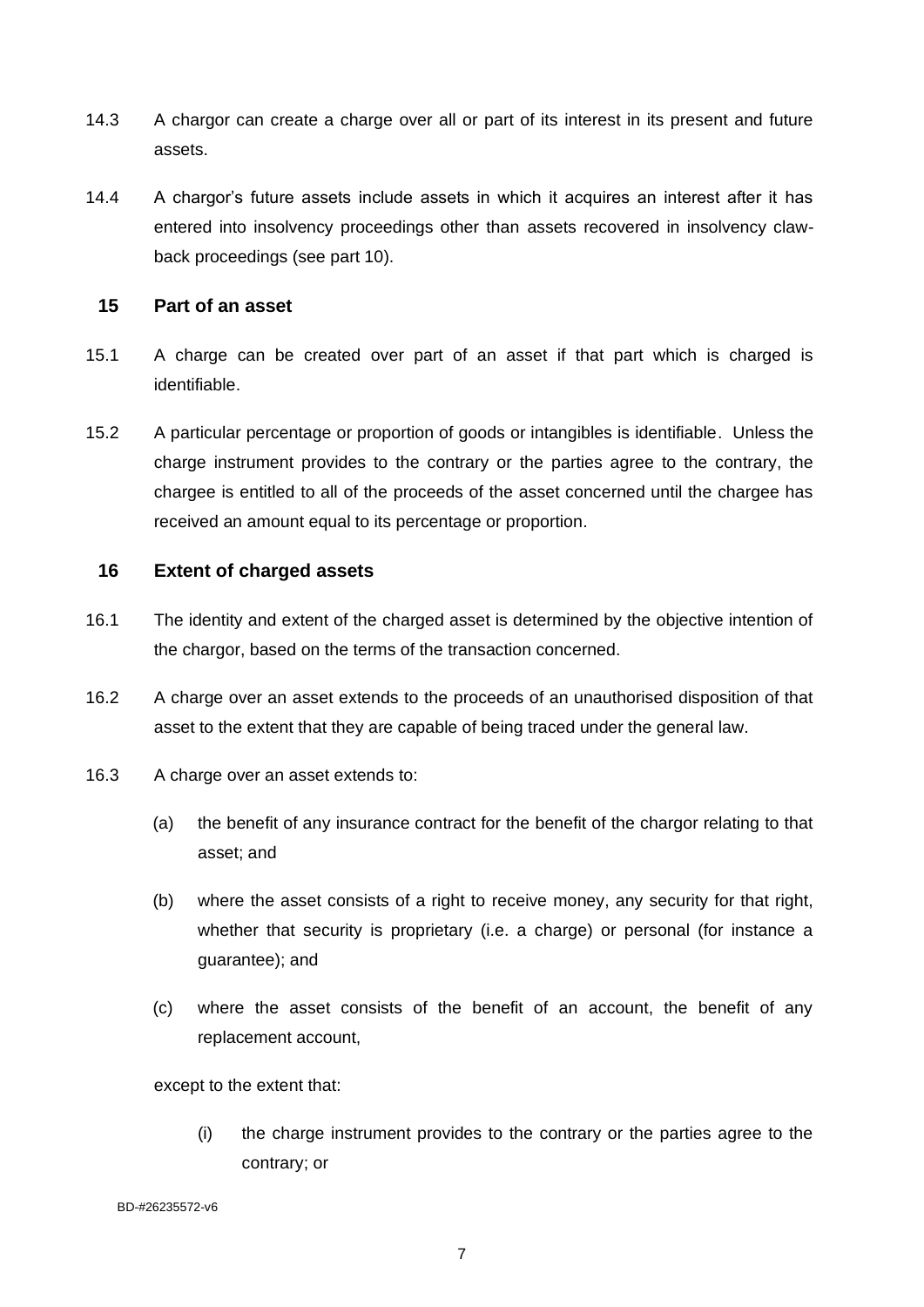- (ii) the new asset concerned is an intangible asset which cannot be charged because it is prohibited by the terms on which that asset was created (see section 19).
- 16.4 A charge over land extends to fixtures on the land.

#### <span id="page-12-0"></span>**17 Receivables**

- 17.1 A receivable is the right which one person (the payee) has to be paid money by another person (the payer). The right can arise under a contract or in any other way; and it can be present, future or contingent. It includes the right to payment of a debt and a claim for damages.
- 17.2 If a payee creates a charge over a receivable, the chargee obtains all of the payee's rights in relation to the receivable until the charge is extinguished, subject to the terms of the charge and the provisions of this Code.
- 17.3 It is not a requirement for the creation of a charge over a receivable that notice of the charge is given to the payer. But notice may be given.
- 17.4 For the purpose of this section, a payer only receives notice of a charge once it is actually aware of it. No formalities are required, but constructive notice is not sufficient.
- 17.5 Until the payer has received notice of a charge, it will obtain a good discharge by paying the payee or as the payee has directed. Once the payer has received notice of a charge, it can only obtain a good discharge by paying the chargee or as the chargee has directed.
- 17.6 To the extent that, as a result of payment, the chargee receives more than is necessary to pay the secured obligation, it holds the balance on trust for the chargor or whoever else is entitled to it.
- 17.7 Once the payer has received notice of a charge, the chargee can bring legal or arbitration proceedings in its own name against the payer without the involvement of the chargor, except to the extent that the parties to the charge have agreed otherwise. To the extent necessary to resolve the proceedings, the tribunal concerned will join the chargor to the proceedings; and any costs of doing so are payable by the chargee (although it may recover them from the payee if the payee has agreed to pay them or is otherwise liable for them).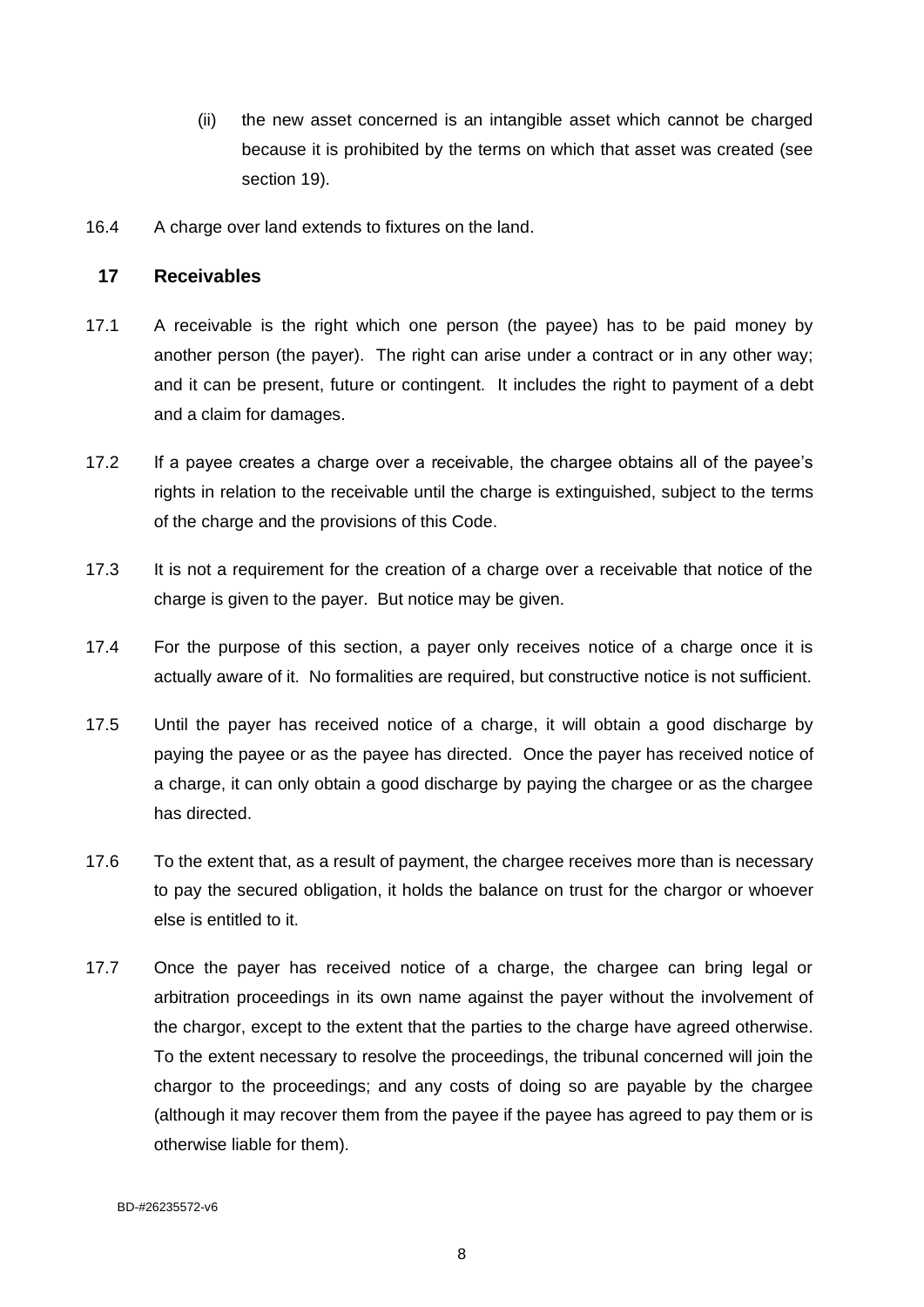- 17.8 The chargee obtains no greater rights to the receivable than the payee has. For instance, if the payment of the receivable is subject to a condition or to a right of set-off under the contract, then the chargee is subject to them in the same way as the payee is. Accordingly, the payer cannot be required to pay a greater amount than the contract provides or (except for the identity of the payee) to pay on different terms than the contract provides.
- 17.9 In addition, the payer can set off against the chargee any other cross-claim which it has against the payee if:
	- (a) the cross-claim arises under a contract or other transaction entered into before the payer has received notice of the charge (even if the cross-claim was future or contingent at the time notice was received); or
	- (b) the cross-claim is so closely connected with the chargee's claim against the payer that it would clearly be unfair for it not to be taken into account.
- 17.10 The rights, powers, liberties and immunities of the payer, the payee and the chargee under this section can be varied by agreement between the relevant parties.

#### <span id="page-13-0"></span>**18 Other assets**

*Provisions relating to specific types of asset can be addressed here if required, for instance in relation to registered land, ships, intellectual property and financial collateral.*

### <span id="page-13-1"></span>**19 Prohibitions on charging certain intangible assets**

- 19.1 The benefit of an intangible asset (for instance, a contract) cannot be charged if it is prohibited by the terms on which the asset is created (for instance, the terms of the contract which creates it), unless it is permitted by other legislation (such as the Small Business, Enterprise and Employment Act 2015).
- 19.2 This is the case even if the prospective chargee is unaware of the prohibition.
- 19.3 Whether or not the creation of a charge is prohibited by the terms of a contract is a matter of interpretation of the contract concerned.
- 19.4 If the creation of a charge over all or any part of the benefit of an intangible asset is prohibited by terms on which the asset was created, then:

BD-#26235572-v6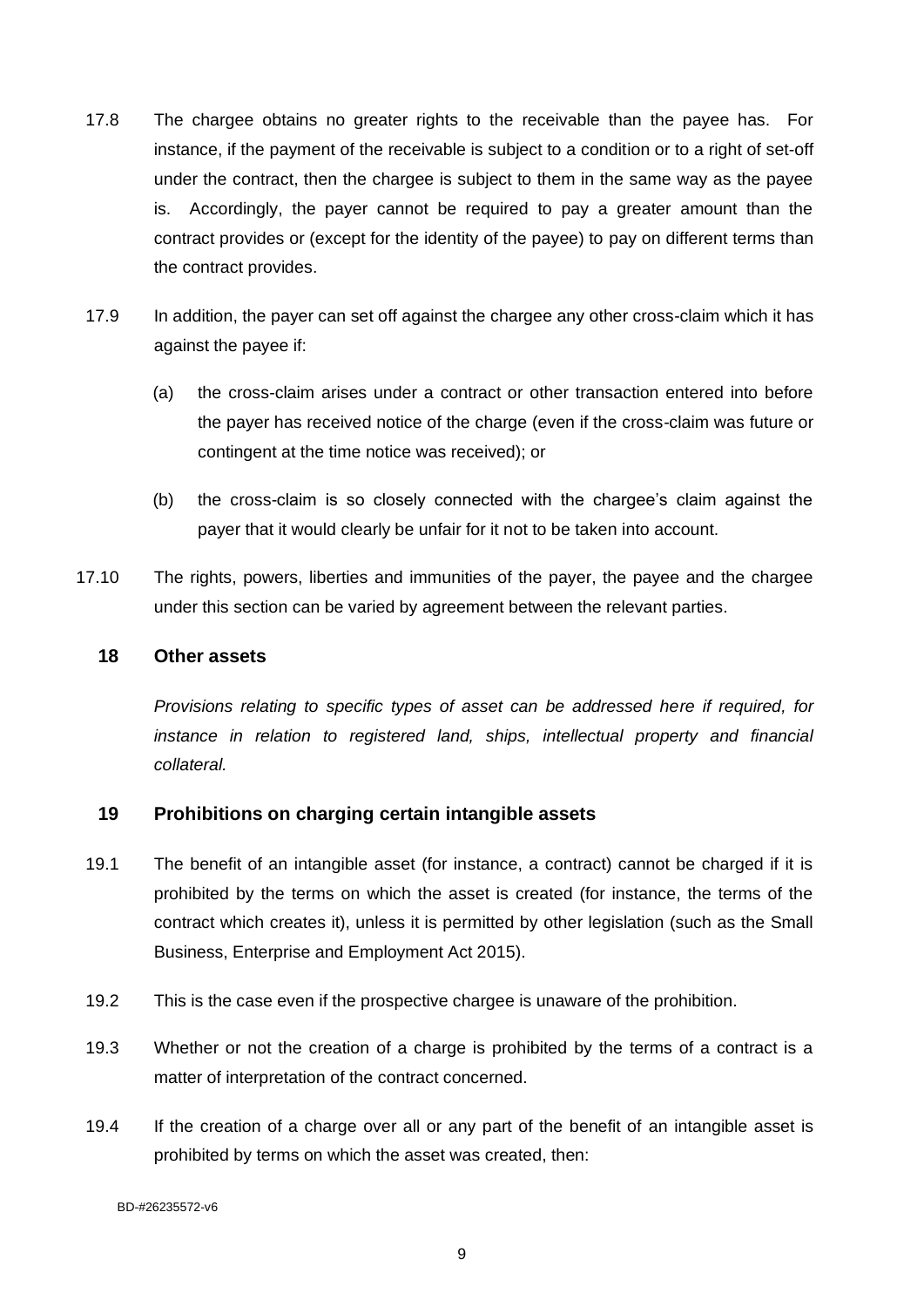- (a) unless it is permitted by other legislation, any purported charge is, to the extent of the prohibition, invalid; and
- (b) if the chargor has agreed to create the charge, the invalidity of the charge may result in a personal claim by the intended chargee against the chargor.
- 19.5 In this Code, a prohibition on the creation of a charge includes any limitation of any kind on the creation of the charge (including, for instance, the requirement for a consent which has not been obtained).
- 19.6 This section does not apply to the proceeds of a receivable once they have been paid.

### <span id="page-14-0"></span>**20 Other contractual prohibitions on charging assets**

- 20.1 Neither the validity nor the priority of a charge over an asset is affected by any contractual prohibition on the creation of a charge by a chargor, except to the extent that it is invalidated under the preceding section.
- 20.2 This is the case even if the chargee is aware of the prohibition.
- 20.3 This does not affect any personal claim for breach of contract which the chargor may be liable for.
- 20.4 If:
	- (a) a chargor creates a charge over an asset; and
	- (b) a person with a proprietary interest in that asset has the benefit of a contractual prohibition on the creation of such a charge; and
	- (c) when taking the charge, the chargee had actual knowledge of that prohibition and deliberately encouraged the chargor to breach it,

then the chargee is liable in tort for the loss suffered by the person in whose favour the prohibition was given. The chargee has no other liability of any kind (for instance, in tort or in equity) if it takes a charge in breach of a contractual prohibition on its creation.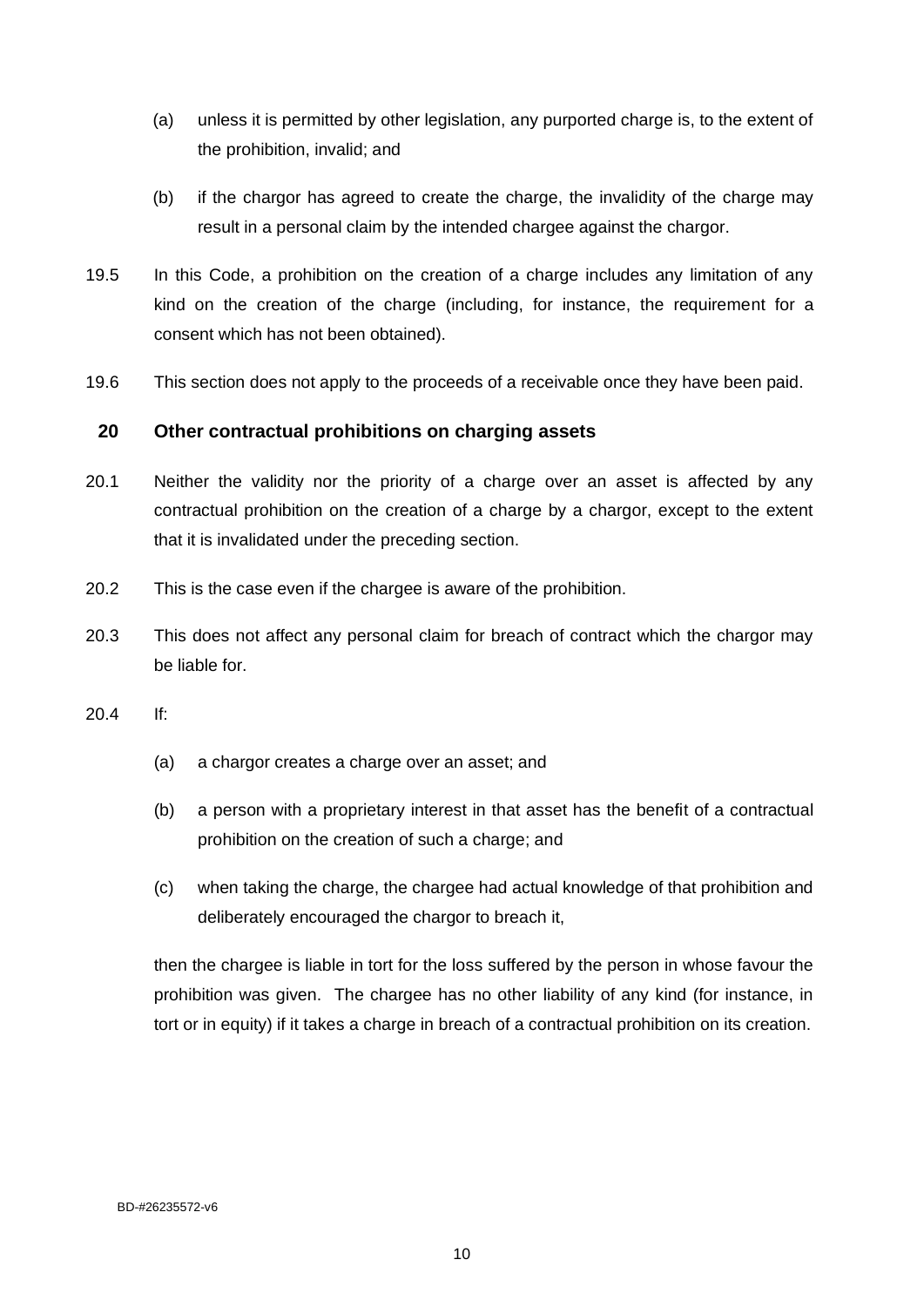#### *CONTRACTUAL RESTRICTIONS ON CHARGING ASSETS: ALTERNATIVE APPROACH*

#### *(This would replace sections 19 and 20)*

#### *19. Contractual restrictions on charging assets*

*19.1 A contractual restriction on the creation of a charge does not affect the validity of the charge. The charge is valid in spite of the restriction, even if the chargee is aware of the restriction.*

*19.2 If:* 

- *(a) the charged asset is a receivable arising under a contract (a contractual receivable); and*
- *(b) the charge breaches a restriction in that contract on the creation of the charge,*

*the payer cannot be required to pay anyone other than is provided for in the contract until the chargee enforces the charge and notifies the payer that it has done so. Once this has happened, the payer must pay the chargee (or as it directs). In addition to the set-offs available to any payer against a chargee, the payer may also set off against the chargee any monetary claim it has against the chargor at the time payment is due which it could have set off against the chargor if the receivable had not been charged. This includes insolvency set-off if the chargor, the chargee or the payer has entered into insolvency proceedings.*

*19.3 If:*

- *(a) the charged asset is an intangible arising under a contract with a third party but is not a contractual receivable; and*
- *(b) the charge breaches a restriction in that contract on the creation of the charge,*

*the third party cannot be required to do anything which would put it in a worse position than the contract provides.*

*19.4 If the chargor commits a breach of a contractual restriction on the creation of a charge by entering into the charge, the chargor is liable to the person in whose favour the restriction was given for the loss suffered by that person as a result.*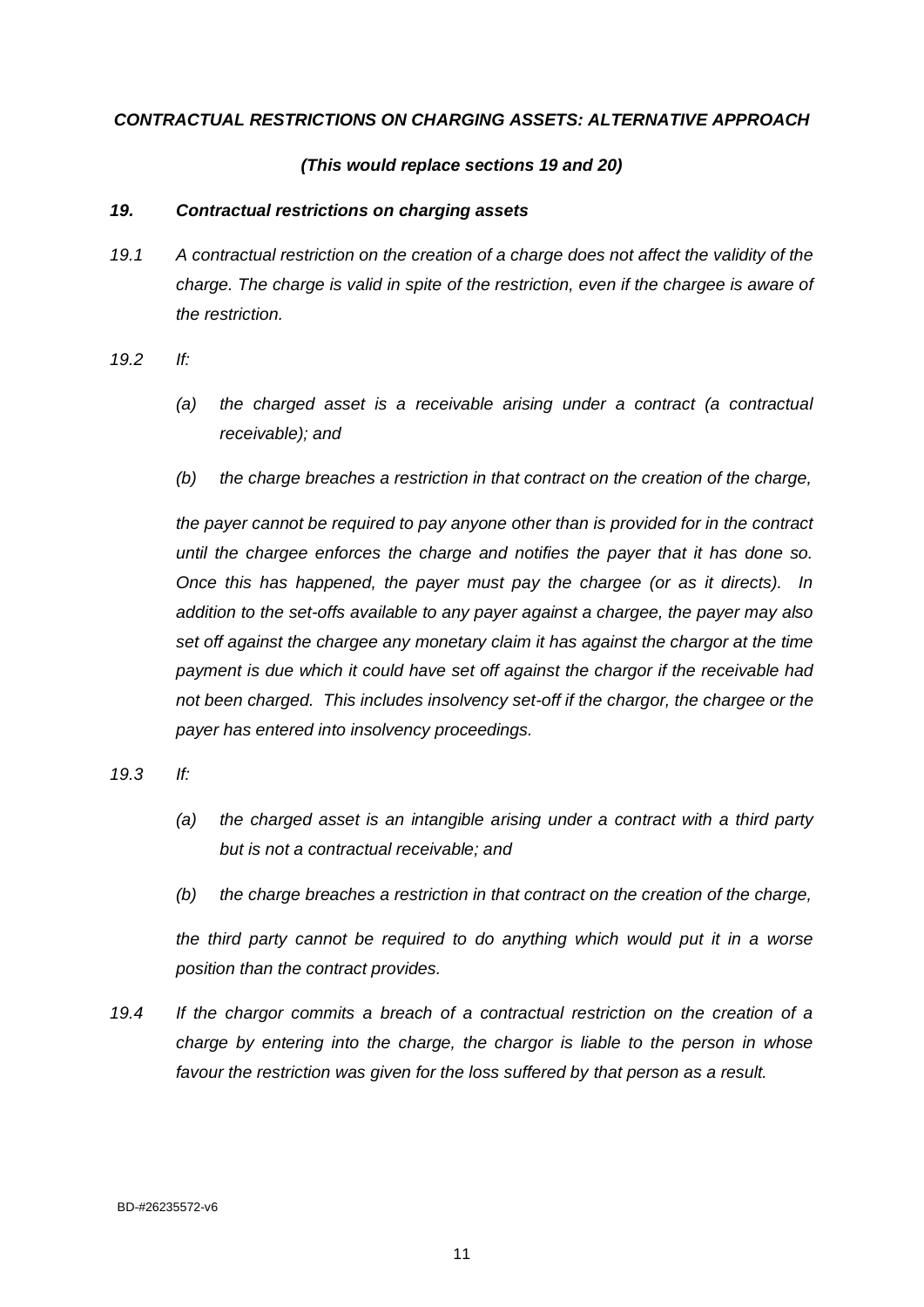- *19.5 If:*
	- *(a) a chargor creates a charge over an asset; and*
	- *(b) a person with a proprietary interest in that asset has the benefit of a contractual restriction on the creation of such a charge; and*
	- *(c) when taking the charge, the chargee had actual knowledge of that restriction and deliberately encouraged the chargor to breach it,*

*then the chargee is liable in tort for the loss suffered by the person in whose favour the restriction was given. The chargee has no other liability of any kind (for instance, in tort or equity) to any person if it takes a charge in breach of a contractual restriction on its creation."*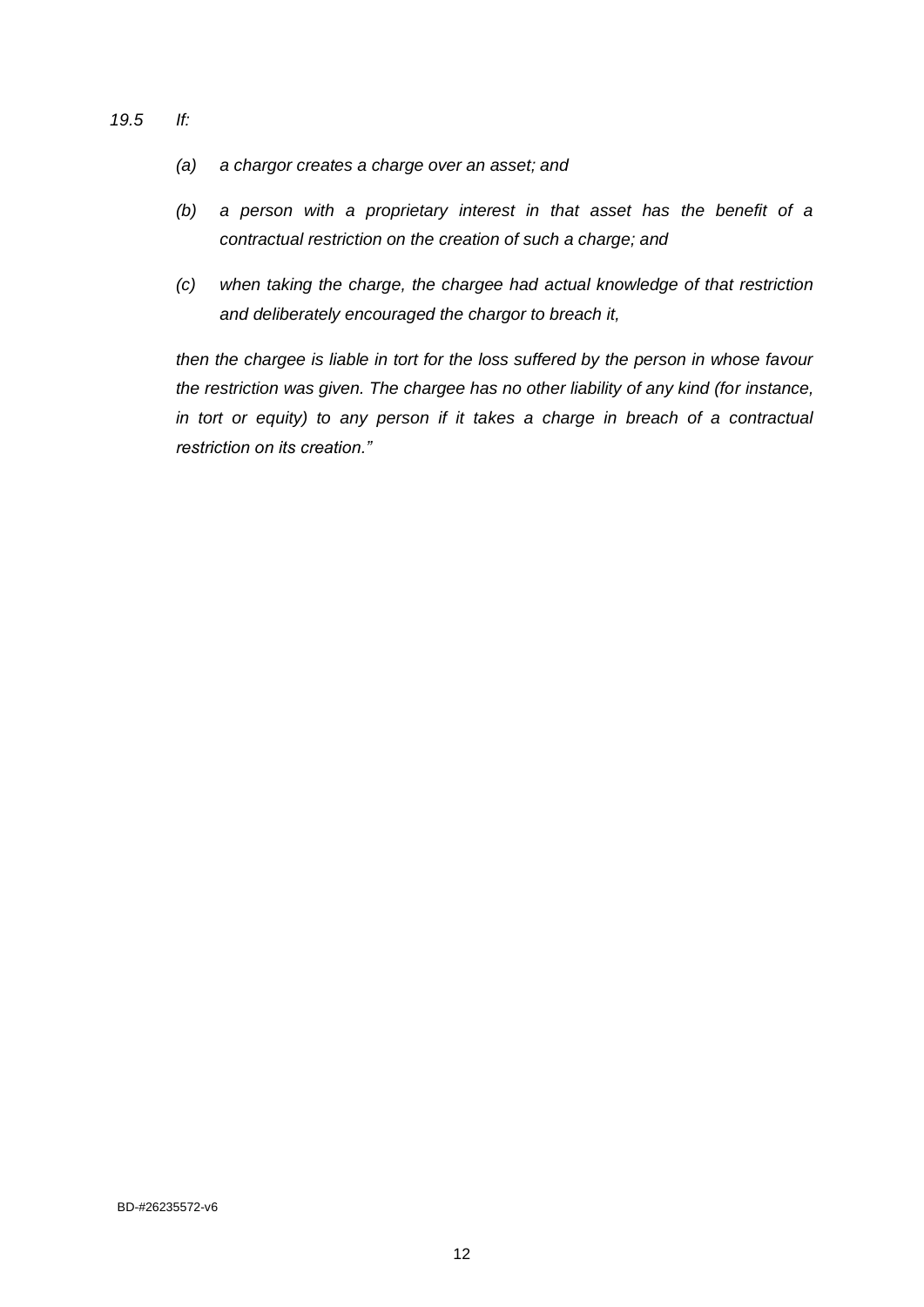### <span id="page-17-0"></span>**PART 4: SECURED OBLIGATIONS**

### <span id="page-17-1"></span>**21 Secured obligations**

- 21.1 The secured obligation can be any obligation or liability of any kind of any person. It can be an existing liability (whether present, future or contingent) or it may be a liability which is not yet in existence (and which may, or may not, come into existence in the future).
- 21.2 For example, a secured obligation may include a liability to pay all money from time to time owing:
	- (a) to a particular person or class of persons; or
	- (b) under a particular agreement or class of agreements.
- 21.3 The secured obligation does not have to be owed by the chargor. Nor does it have to be owed to the chargee.
- 21.4 The identity and extent of the secured obligation is determined by the objective intention of the chargor, based on the terms of the transaction concerned.
- 21.5 If the secured obligation is not an obligation to pay money, the charge secures the obligation to pay damages for breach.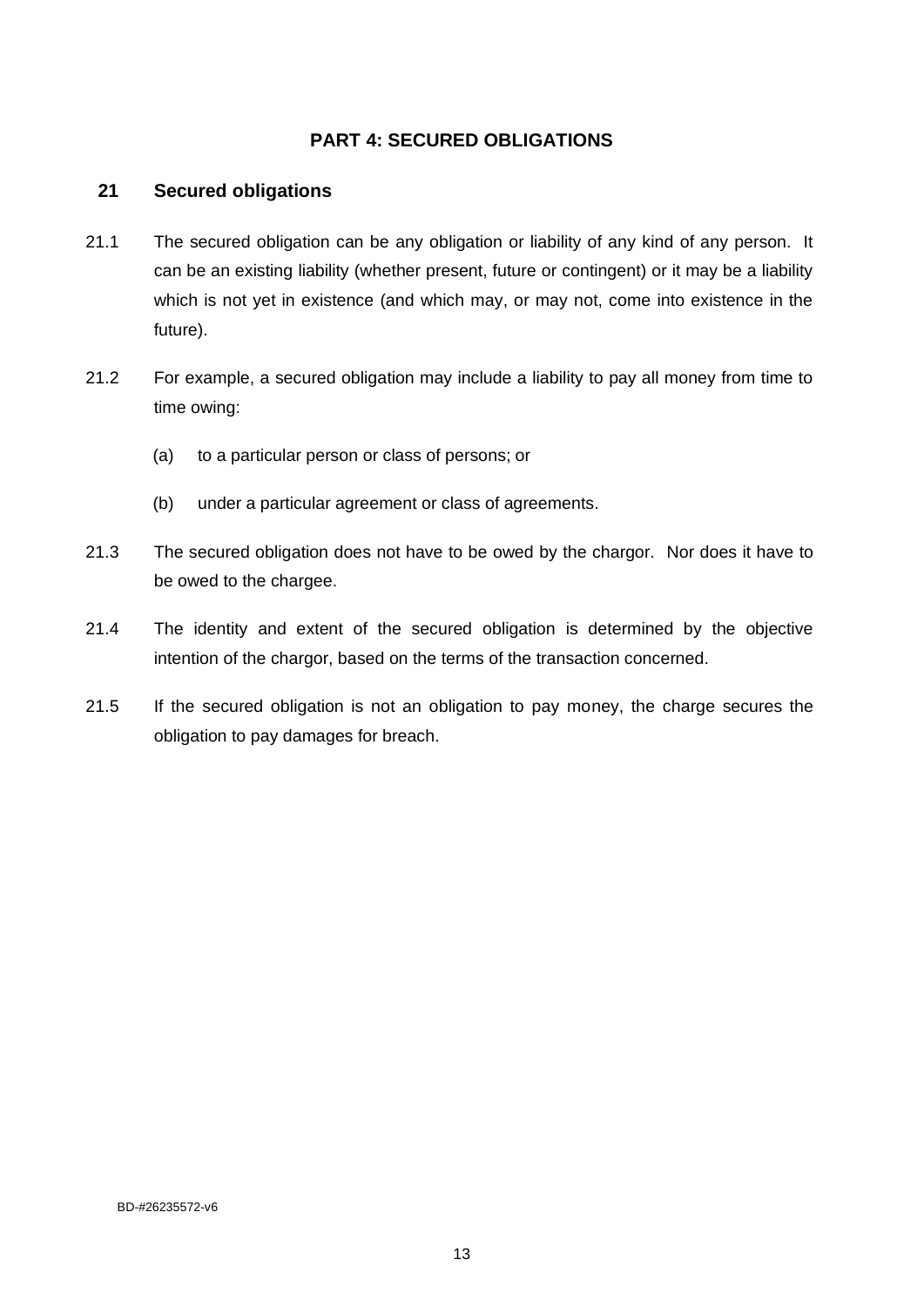# <span id="page-18-0"></span>**PART 5: PARTIES**

### <span id="page-18-1"></span>**22 The chargor**

- 22.1 A charge can be created by any person, subject to the limitations contained in this part and to any limitations contained in other legislation.
- 22.2 An individual cannot create a charge over an interest in goods in England and Wales unless:
	- (a) the goods are owned by the chargor at the time the charge is created; or
	- (b) the chargor is carrying on business as a sole trader and the goods concerned are assets of the business concerned; or
	- (c) the chargor is a member of a partnership or a limited partnership and the goods concerned are assets of the partnership concerned.

### <span id="page-18-2"></span>**23 The chargee**

- 23.1 A charge can be created in favour of:
	- (a) the creditor or creditors to whom the obligation secured by the charge is owed (the creditors); or
	- (b) another person (such as a trustee) for the benefit of the creditors.
- 23.2 A person can hold the benefit of a charge on behalf of any number of present, future or contingent creditors.
- 23.3 The rights, powers, liberties and immunities of that person and the creditors between themselves can be established and varied by agreement between them.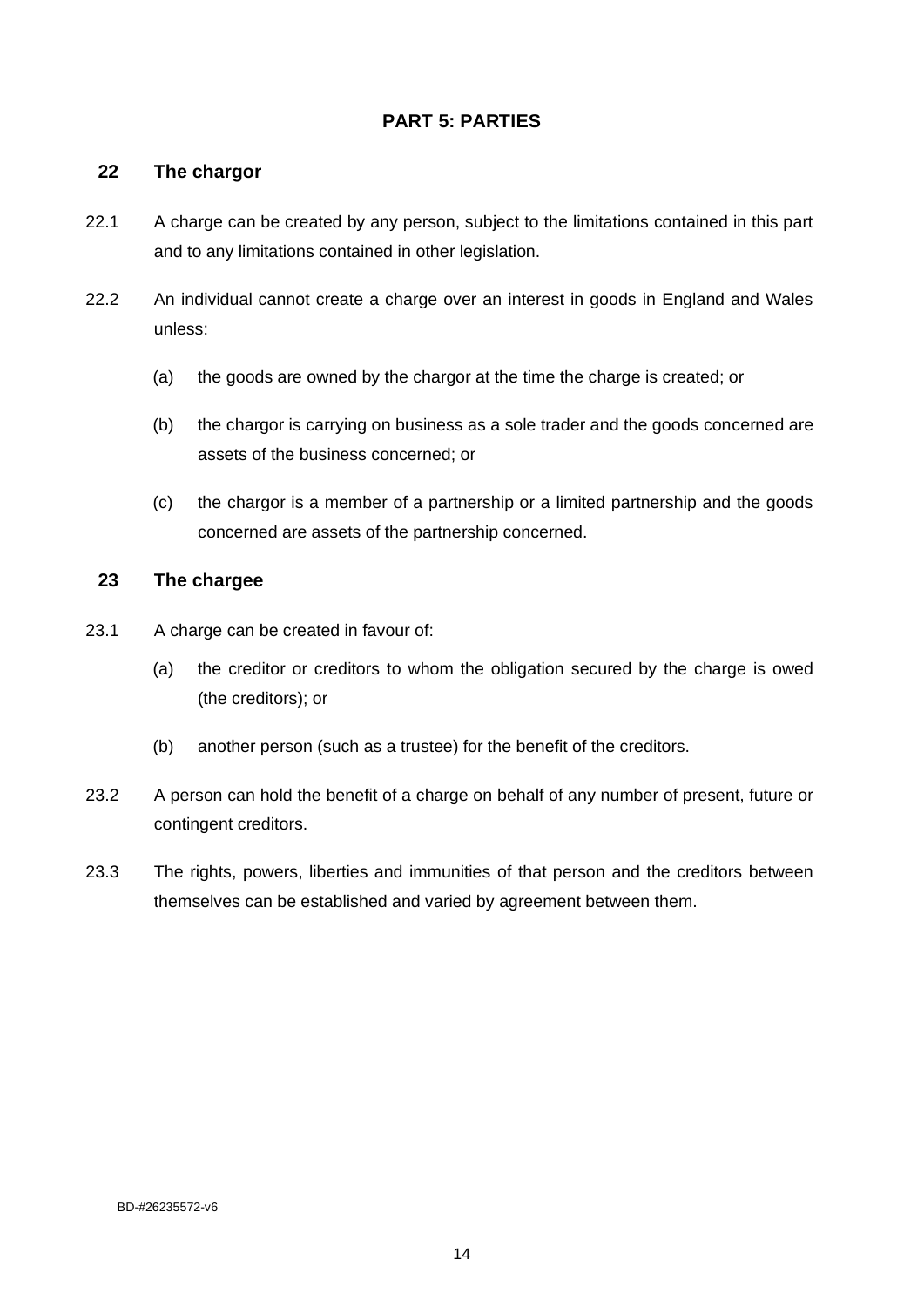### <span id="page-19-0"></span>**PART 6: TERMS**

#### <span id="page-19-1"></span>**24 The terms**

- 24.1 Subject to the provisions of this Code and of any other relevant laws and regulations (such as those concerning consumers), the terms of the charge can be agreed between the parties from time to time.
- 24.2 In the absence of agreement, the chargor may not do anything which materially prejudices the existence and priority of the charge, but may otherwise deal with the charged asset in any way until the charge is enforced.
- 24.3 In the absence of agreement, the chargee has no power to deal with the charged asset until the charge is enforced.
- 24.4 The doctrine of clogs on the equity of redemption is abolished.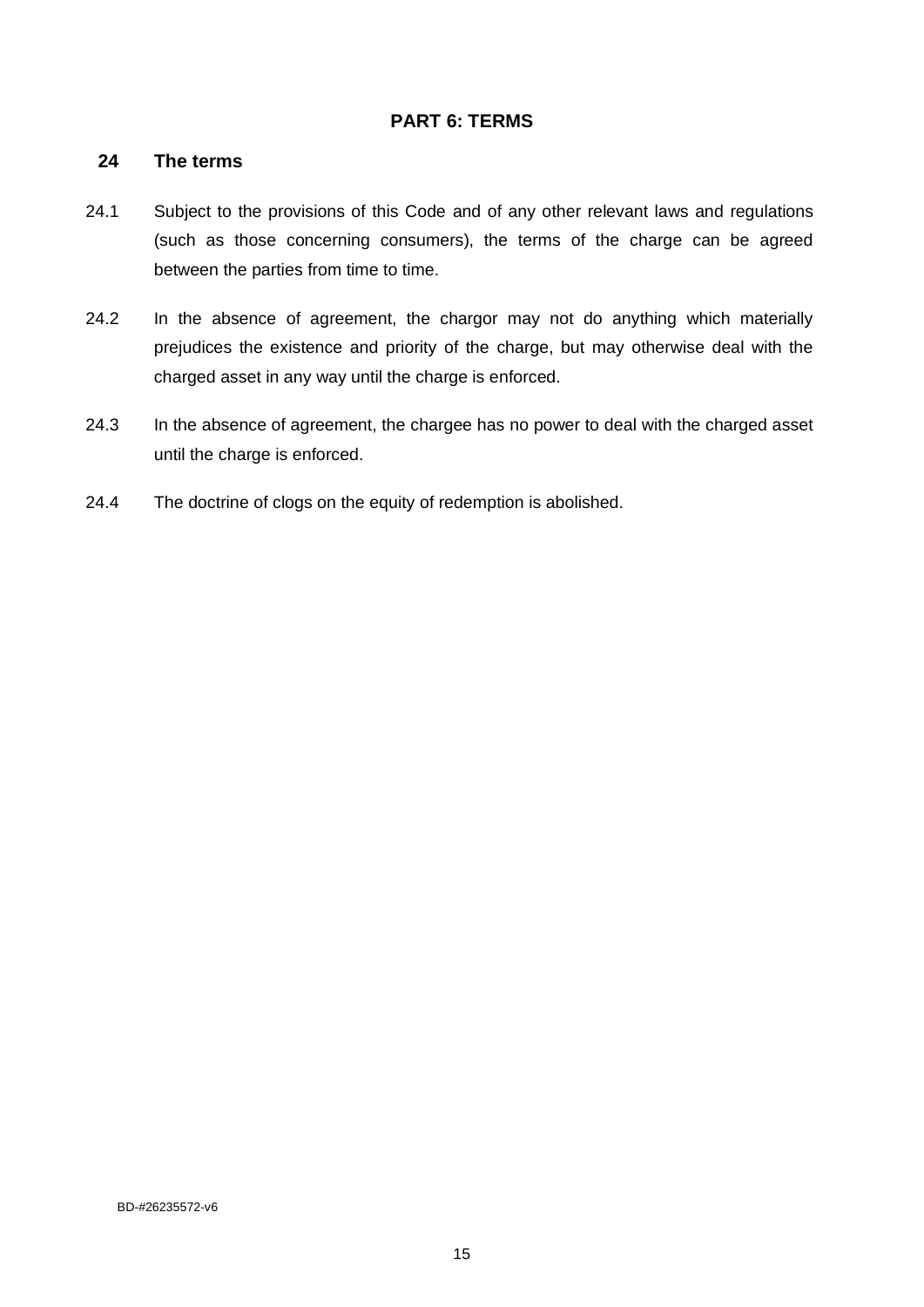### <span id="page-20-0"></span>**PART 7: REGISTRATION**

#### <span id="page-20-1"></span>**25 Registration of certain businesses**

- 25.1 In this Code, the registrar is the Registrar of Companies.
- 25.2 The following types of business may register at Companies House for the purposes of the Code:
	- (a) a company or corporation incorporated by statute or created by Royal charter in any part of the United Kingdom;
	- (b) a partnership or limited partnership which is created under the law of any part of the United Kingdom;
	- (c) an individual who is carrying on business as a sole trader wholly or partly in the United Kingdom.
- 25.3 Businesses of this type are described in the Code as registrable businesses.
- 25.4 The process of the registration of a registrable business will be determined by the registrar, and may be amended from time to time.
- 25.5 Once the process of registration of a registrable business has been completed, the registrar will issue that registrable business with a registered number.
- 25.6 A registrable business which has been registered at Companies House is described in the Code as a registered business.
- 25.7 The only purpose of registration under this section is to enable the registration of charges by registered businesses. It has no other significance.

#### <span id="page-20-2"></span>**26 UK Businesses**

- 26.1 A UK business is:
	- (a) a UK-registered company within the meaning of section 1158 of the Companies Act 2006;
	- (b) a limited liability partnership registered in any part of the United Kingdom;
	- (c) a registered business.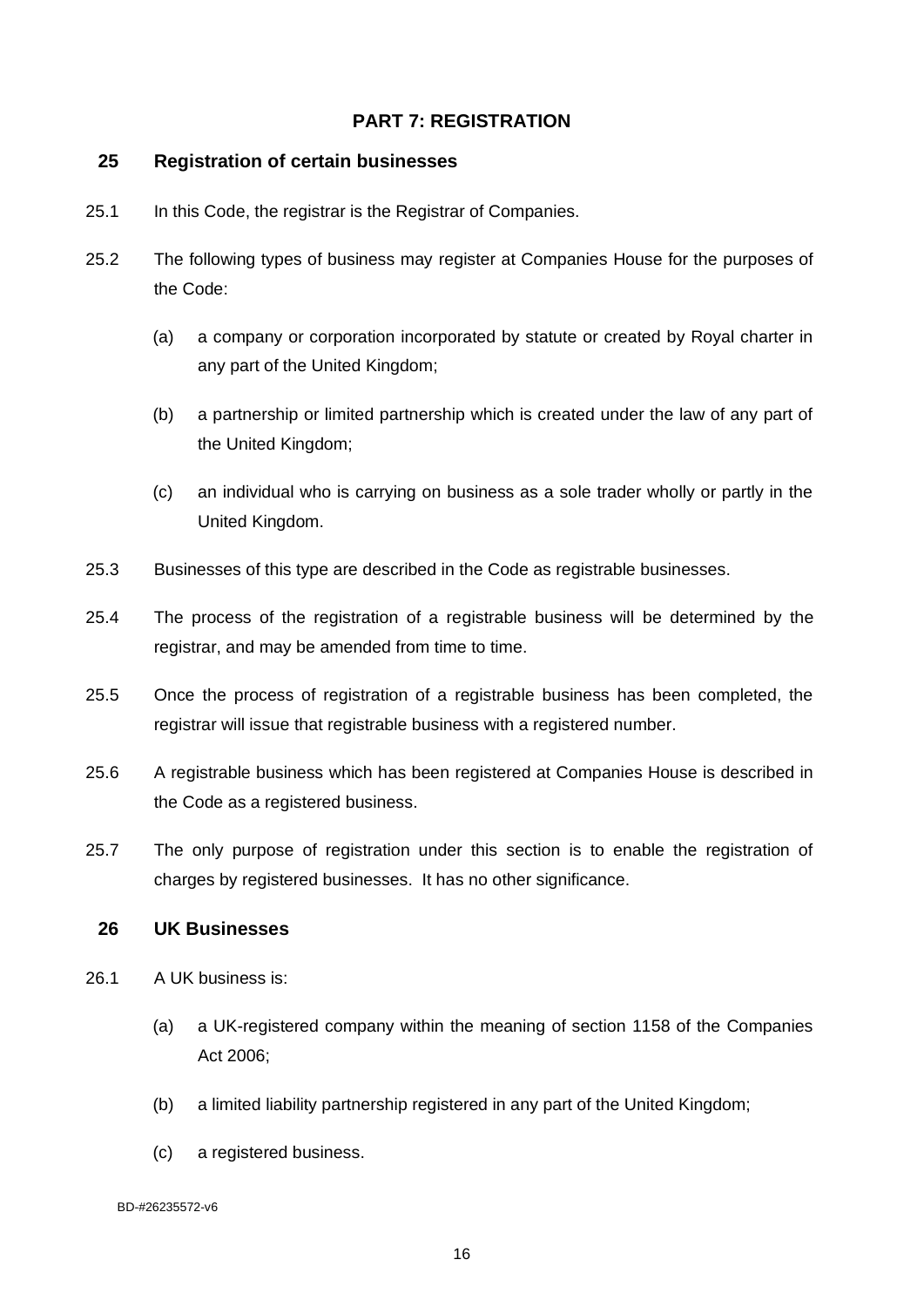### <span id="page-21-0"></span>**27 Registrable charges**

- 27.1 Every charge created by a UK business is a registrable charge unless it is an exempt charge.
- 27.2 A charge is an exempt charge if it is:
	- (a) a possessory charge; or
	- (b) a financial collateral charge; or
	- (c) a rent deposit charge; or
	- (d) a Lloyd's charge; or
	- (e) a central bank charge; or
	- (f) a charge which is exempt from registration under this Code as a result of other legislation.

[*It may be helpful to add another exception to cover electronic bills of lading*]

- 27.3 A charge created by a registrable business is only a registrable charge if it is created after that registrable business has become a registered business.
- 27.4 A charge is not created by a UK business if:
	- (a) the charge arises by operation of law; or
	- (b) the UK business acquires an asset which is already subject to the charge; or
	- (c) the UK business is the owner of property and, in connection with a dealing with that property, it retains an interest in the property to secure the payment of a secured obligation.

#### <span id="page-21-1"></span>**28 Possessory charge**

- 28.1 A charge is a possessory charge to the extent that the chargee has possession of the charged asset at the time the issue is to be determined.
- 28.2 A person has possession of charged assets if:
	- (a) they are goods, and it has physical possession of them; or

BD-#26235572-v6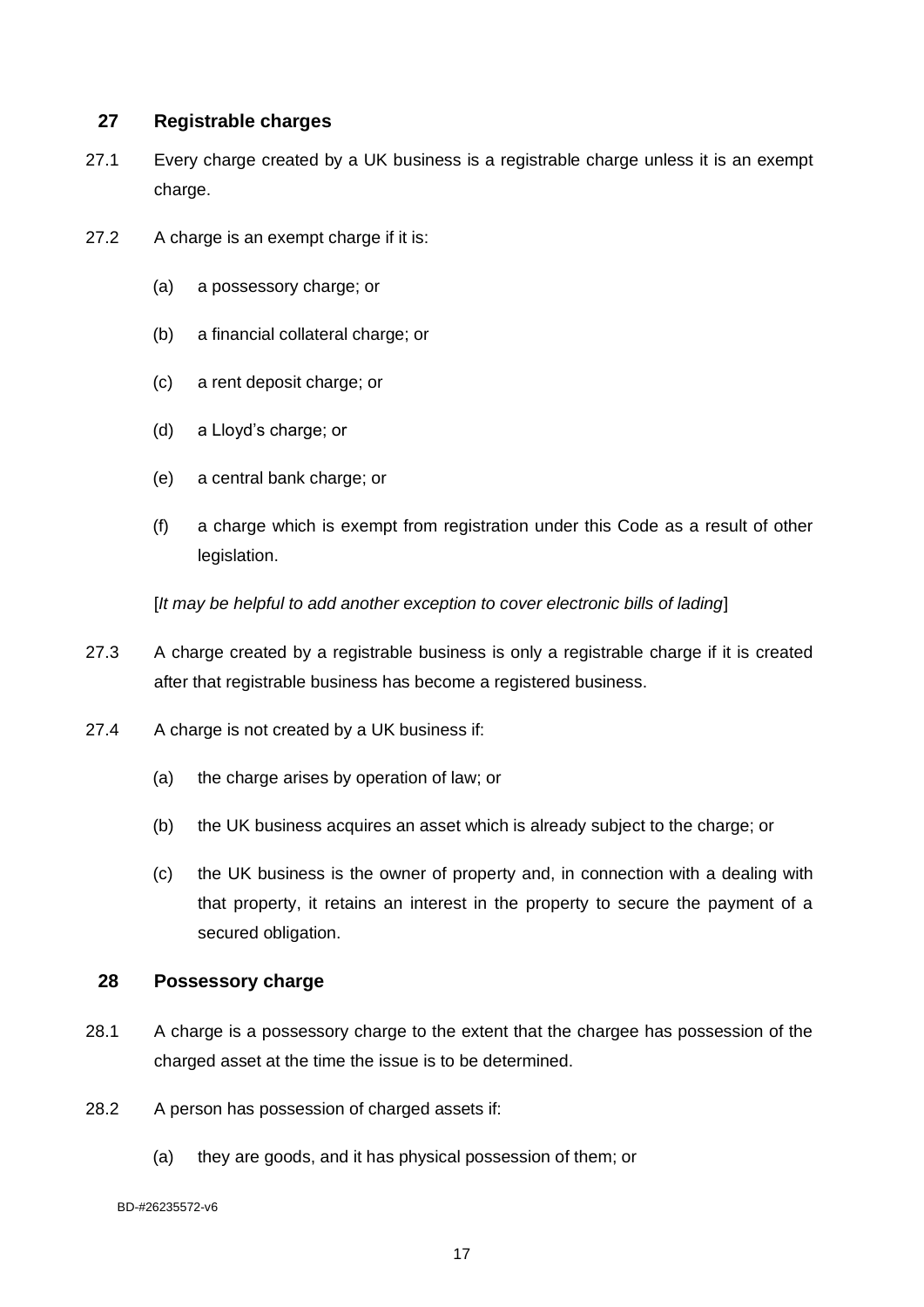- (b) they are goods, and it has possession of them by attornment; or
- (c) they are goods or intangibles, and it has documentary possession of them.
- 28.3 A person (A) has possession of goods by attornment if:
	- (a) someone other than the chargor or the chargee (B) has physical possession of them; and
	- (b) with the consent of the chargor, B has acknowledged to A that B holds them on behalf of A.

The acknowledgement can be in writing, but does not have to be.

- 28.4 A person has documentary possession of goods or intangibles if:
	- (a) it has physical possession of a document of title to them (for instance, a bill of lading, a bearer security or a negotiable instrument); and
	- (b) that document is either made out to bearer or made in favour of the person concerned (whether initially or by endorsement).
- 28.5 A person who has possession of a charged asset does not cease to have a possessory charge only because:
	- (a) the asset is taken from it without its consent; or
	- (b) the asset is sub-charged by that person to someone other than the chargor with the consent of the chargor; or
	- (c) the asset is delivered to the chargor for the purpose of sale and on the basis that the net proceeds of sale are held on trust for the chargee.

#### <span id="page-22-0"></span>**29 Financial collateral charge**

- 29.1 A charge is a financial collateral charge if it is created or arises under a security financial collateral arrangement.
- 29.2 Security financial collateral arrangement has the meaning given to it in The Financial Collateral Arrangements (No 2) Regulations 2003 (SI 2003/3226) as amended from time to time.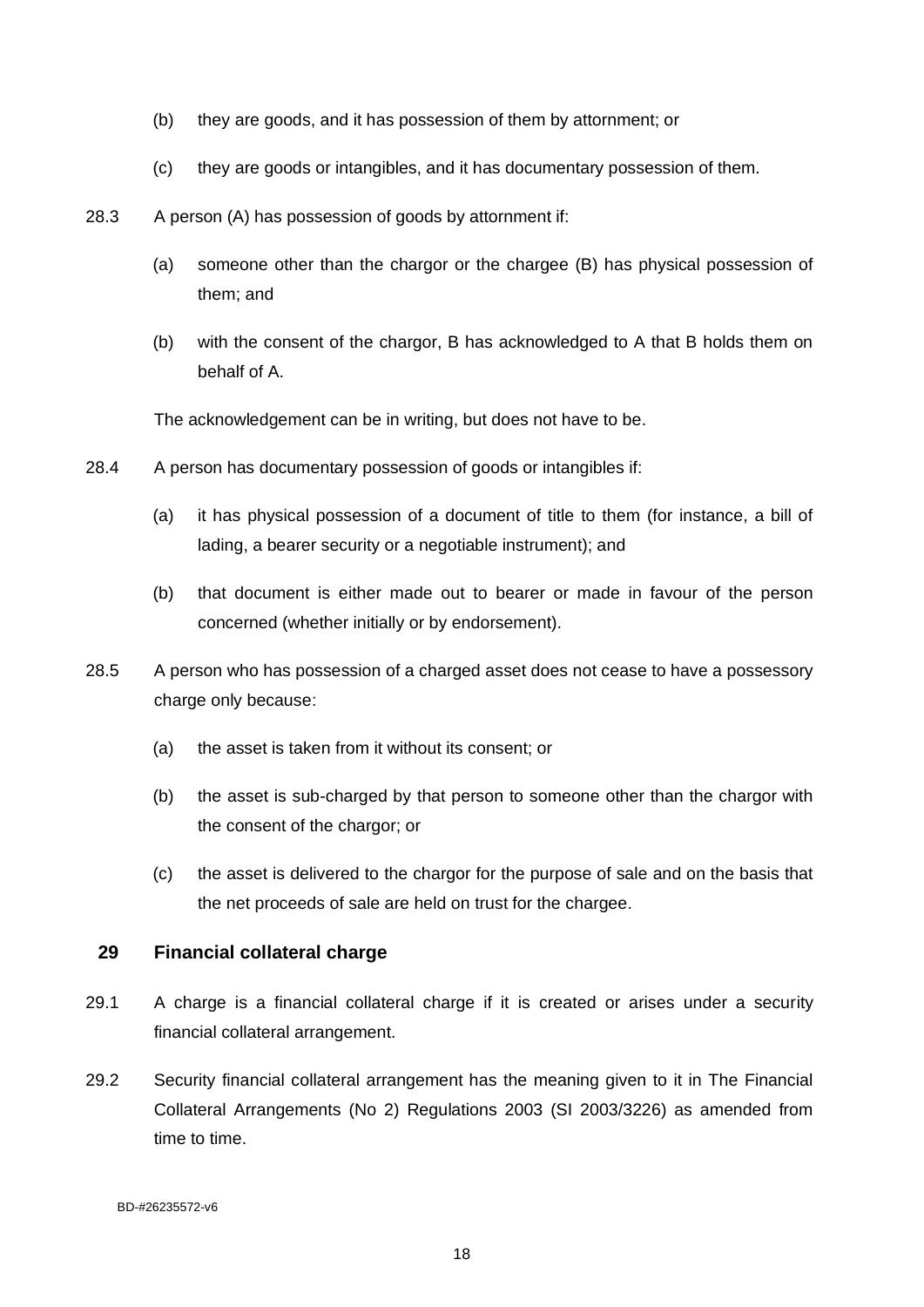### <span id="page-23-0"></span>**30 Rent deposit, Lloyds and central bank charges**

- 30.1 A rent deposit charge is a charge in favour of a landlord on a cash deposit given as security in connection with the lease of land.
- 30.2 A Lloyd's charge is a charge created by a member of Lloyd's (within the meaning of the Lloyd's Act 1982) to secure its obligations in connection with its underwriting business at Lloyd's.
- 30.3 A central bank charge is a charge which falls within section 252 of the Banking Act 2009, as amended from time to time.

### <span id="page-23-1"></span>**31 The effect of non-registration**

- 31.1 Until it has been registered, a registrable charge is of no effect against any person other than the parties.
- 31.2 In particular, until it has been registered, a registrable charge is of no effect against:
	- (a) an insolvency officer of the chargor (see part 10); or
	- (b) any other person who obtains an interest of any kind in the charged asset.
- 31.3 This is the case even if the person concerned was aware of the existence of the charge.

### <span id="page-23-2"></span>**32 Registration procedure**

- 32.1 Where a UK business has created a charge, the chargee, the chargor or a person acting on behalf of either of them (a registrant) may deliver to the registrar:
	- (a) a certified copy of the instrument creating the charge (or, if there is no instrument, evidence of the creation of the charge); and
	- (b) a document specifying:
		- (i) the registered name and number of the chargor;
		- (ii) the name of the chargee;
		- (iii) the date of creation of the charge; and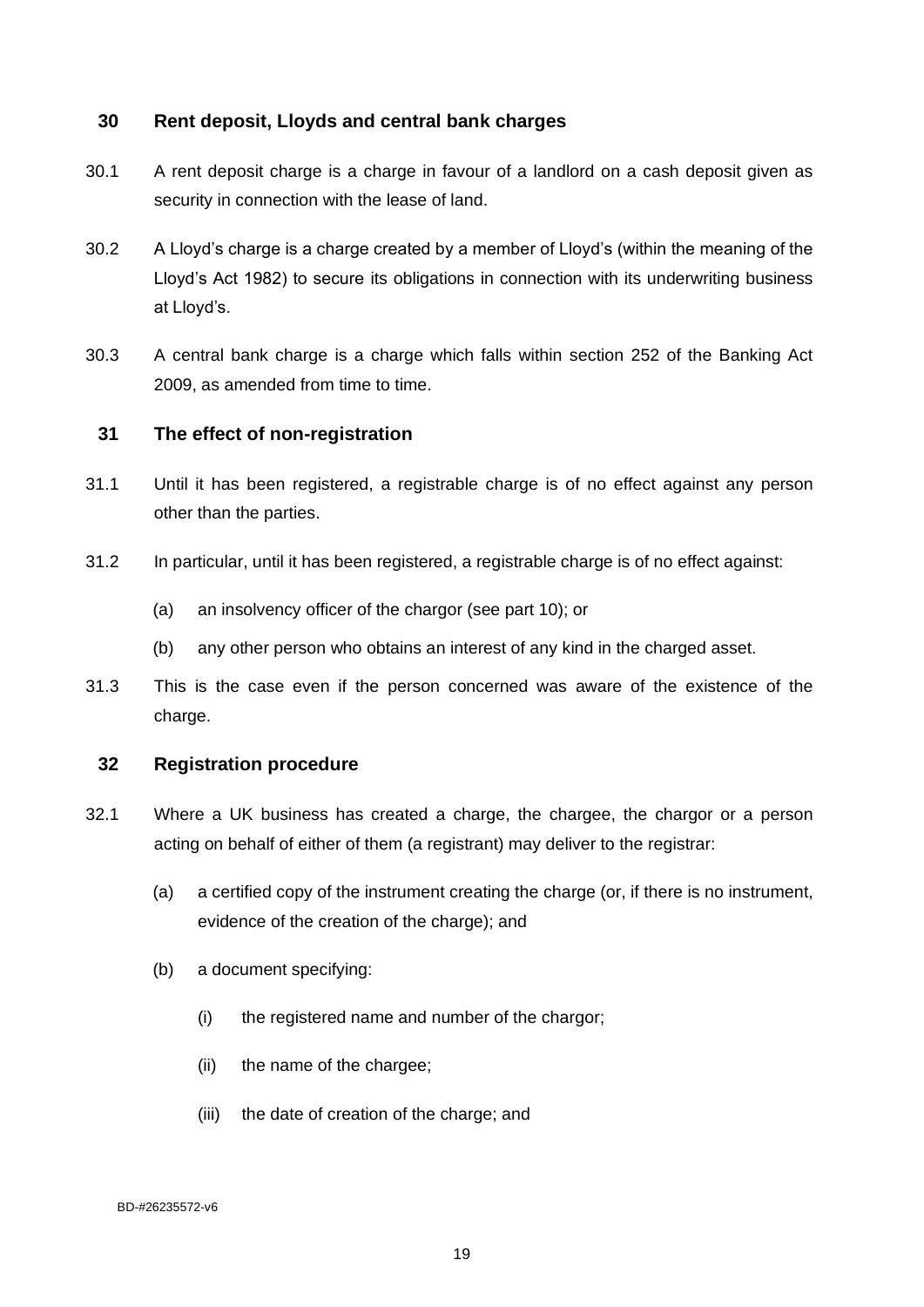- (iv) whether the charge is expressed to cover all, or substantially all, of the present and future assets of the chargor.
- 32.2 This can be done even if the charge concerned is an exempt charge.
- 32.3 The certified copy of the charge instrument can be redacted to omit:
	- (a) personal information relating to an individual (other than the name of the individual);
	- (b) the number or other identifier of a bank or securities account;
	- (c) a signature.
- 32.4 On receipt of those documents, the registrar will register them and will deliver to the registrant an electronic confirmation that the registrar has received those documents and the time of receipt.

[*It is intended that the chargee will receive confirmation of registration automatically as soon as the documents are delivered.*]

- 32.5 The charge becomes registered on receipt by the registrant of that electronic confirmation.
- 32.6 That confirmation is conclusive evidence that the charge has been duly registered and of the time of registration.

#### <span id="page-24-0"></span>**33 Priority notices**

- 33.1 The registrant may deliver to the registrar a notice of an intention to create a charge in advance of the charge being created. That notice is described as a priority notice in this Code. The priority notice must state the registered name and number of the chargor and the name of the chargee.
- 33.2 On receipt of a priority notice, the registrar will register it and will deliver to the registrant an electronic confirmation of the time of registration of the priority notice.
- 33.3 If a charge is created by that chargor in favour of that chargee and is registered within 30 days after the registration of the priority notice, the charge will be deemed to have been registered at the time that the priority notice was registered for the purpose of the priority rules contained in part 8.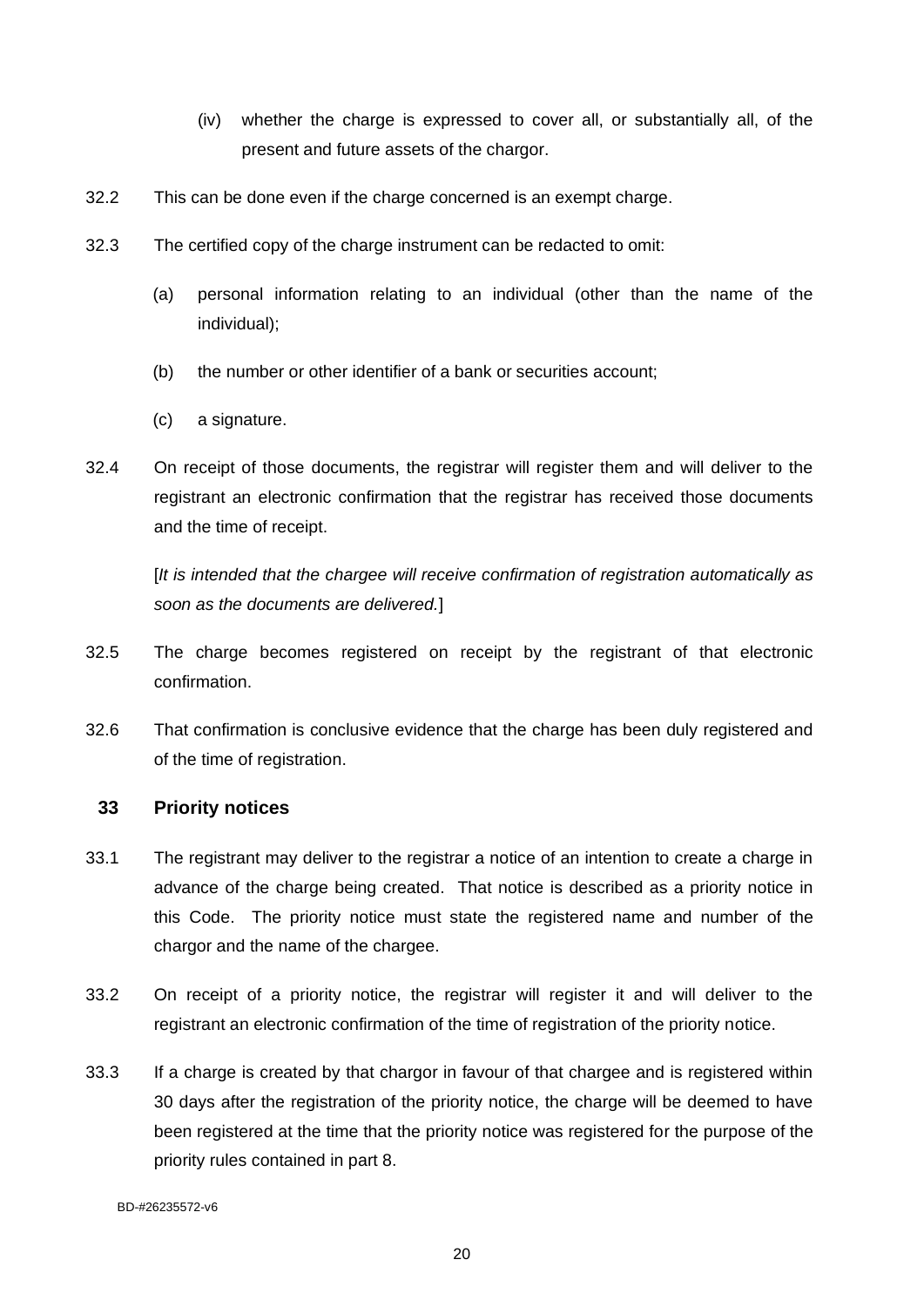### <span id="page-25-0"></span>**34 Amendments and priority agreements**

#### 34.1 If:

- (a) an amendment is made to the terms of a registrable charge; and
- (b) the amendment extends the scope of the charged asset or the secured obligation,

then the amendment must be registered in accordance with this part 7 because, to the extent that it does so, it creates a new charge.

- 34.2 If any other amendment is made to the terms of a registrable charge, the registrant may deliver a certified copy of the amendment to the registrar, who will register it. Whether or not this is done does not affect the validity of the charge or the conclusive nature of the existing certificate of registration.
- 34.3 If a priority agreement is entered into in relation to one or more registrable charges (see part 8), the registrant may deliver to the registrar either a certified copy of the agreement or a notice that a priority agreement has been entered into, in which event the registrar will register it with each registrable charge to which it relates. Whether or not this is done does not affect the validity or effectiveness of the priority agreement.

#### <span id="page-25-1"></span>**35 Releases of charges**

- 35.1 The registrant may send to the registrar a notice that:
	- (a) the charge has been released; or
	- (b) specified assets have been released from the charge.
- 35.2 If the registrar has received confirmation from the chargee (or from a person acting on behalf of the chargee) that the notice is correct, the registrar will, as soon as reasonably practicable, register it and confirm that he has done so to the registrant.

[*It is sometimes impossible to get the confirmation of a chargee even where the charge has clearly been extinguished. It should be possible to tidy-up the register without confirmation from the chargee if there are appropriate safeguards.*]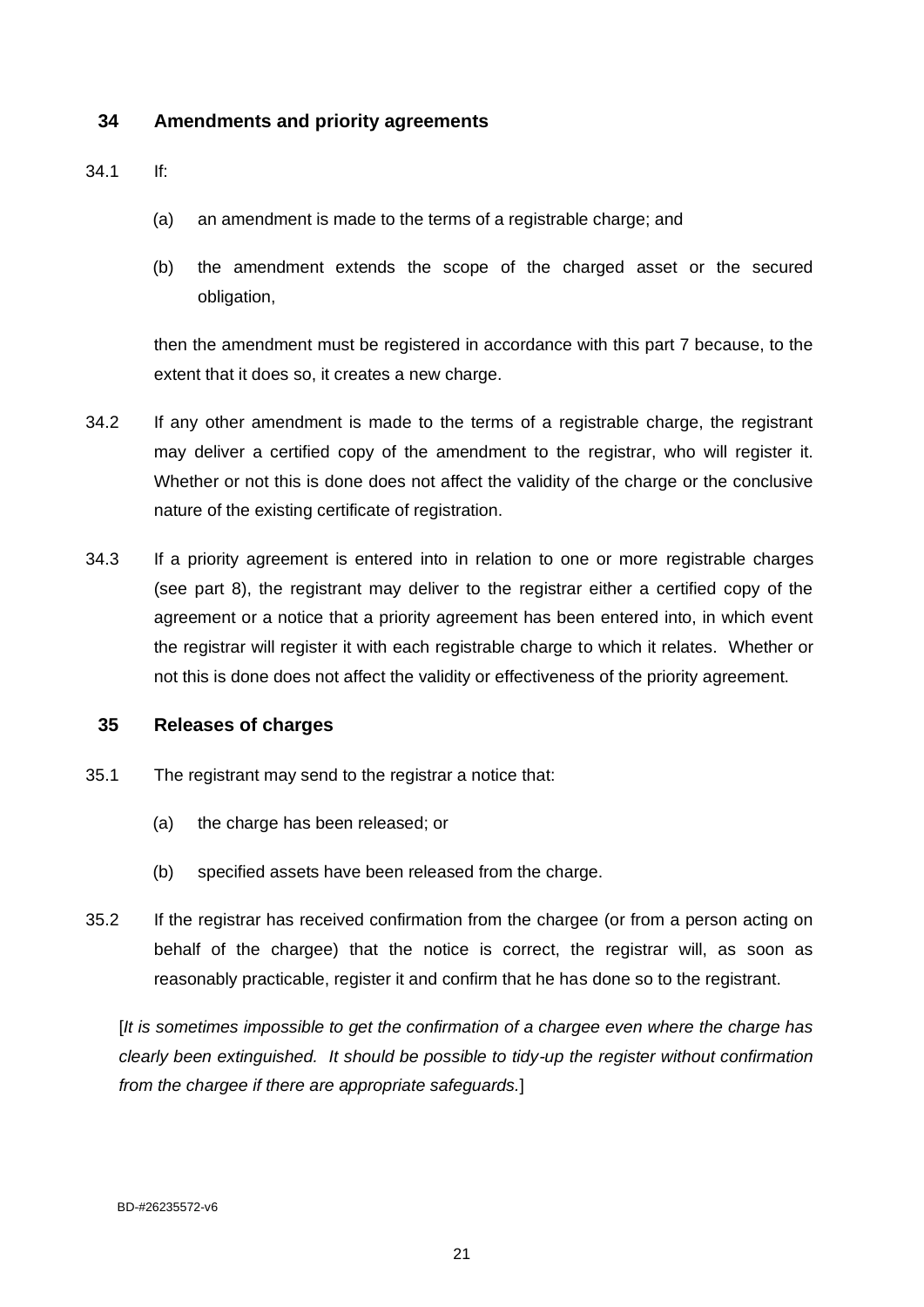# <span id="page-26-0"></span>**PART 8: PRIORITIES**

#### <span id="page-26-1"></span>**36 The scope of this part**

- 36.1 This part deals with the following priority issues:
	- (a) priorities between charges;
	- (b) priorities between a charge and a subsequent outright disposition of assets subject to the charge.
- 36.2 These priority issues are determined in accordance with this Code, which overrides any priority rule which would otherwise have applied under the general law.
- 36.3 If a registrable charge has not been registered in accordance with part 7, it is of no effect against third parties. Accordingly, references to charges in this part are to:
	- (a) registrable charges which have been registered under part 7; and
	- (b) charges other than registrable charges.

### <span id="page-26-2"></span>**37 Agreement**

- 37.1 The provisions contained in this part can be varied by agreement between the parties concerned. That agreement can be made and varied at any time.
- 37.2 If the charged interest or the charged asset is registrable in an asset registry, this is subject to the rules of the relevant asset registry.

#### <span id="page-26-3"></span>**38 Priorities between charges**

- 38.1 If more than one charge has been created over the same charged asset, the priority of the charges between themselves is determined by the following Rules.
- 38.2 Rule 1: If a charged asset is registrable in an asset registry, priority between charges over the asset concerned is determined by the rules of the relevant asset registry, to the extent that those rules resolve the priority issue concerned.
- 38.3 Rule 2: [If a charged asset is financial collateral and a chargee obtains control over the asset concerned, that chargee will take priority over any other chargees of that asset.]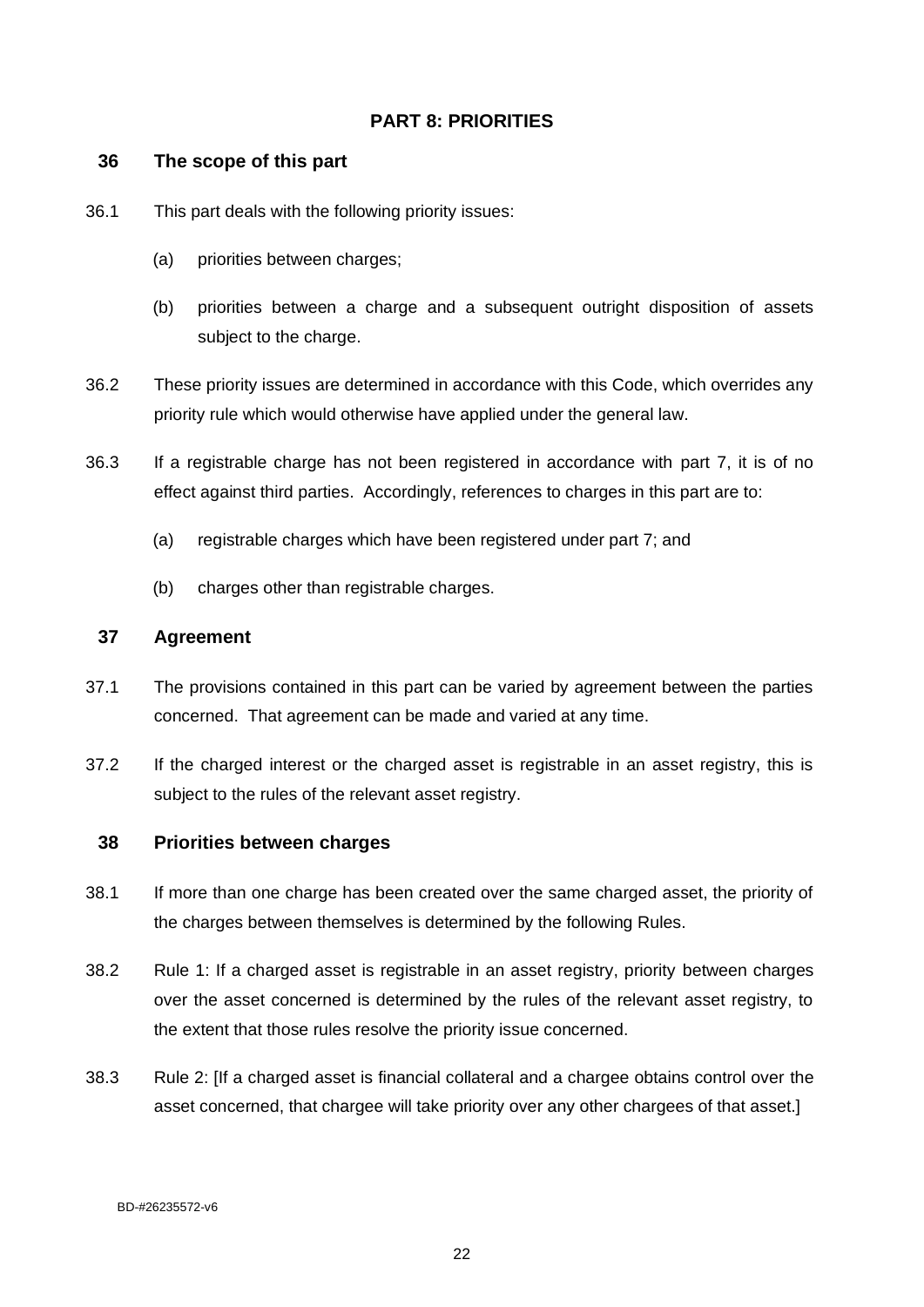- 38.4 Rule 3: In any other case, the priority of charges between themselves depends on the times they are created or (in the case of a registrable charge) registered under part 7. The first to be created or (in the case of a registrable charge) registered takes priority.
- 38.5 When applying these rules to a charge, it makes no difference that the chargee has authorised the chargor to dispose of charged assets free of the charge.
- 38.6 The asset registries are:
	- (a) Her Majesty's Land Registry;
	- (b) the register of British ships;
	- (c) the register of aircraft mortgages maintained by the Civil Aviation Authority;
	- (d) the registers of patents and of trade marks maintained by the Comptroller-General of Patents, Designs and Trade Marks.

### <span id="page-27-0"></span>**39 Tacking further advances**

- 39.1 If a charge has priority over another proprietary interest (whether outright or by way of security), that priority extends to the entire secured obligation secured by the charge, regardless of the time advances were made.
- 39.2 All restrictions on tacking further advances are abolished.

### <span id="page-27-1"></span>**40 Transactions for which no value is given**

- 40.1 If a person purports to acquire a proprietary interest in a charged asset from a chargor for no consideration (for instance as a gift), that person takes its proprietary interest subject to the charge.
- 40.2 If a person obtains execution of any kind over a charged asset, the execution is subject to the charge.
- 40.3 This section is subject to regulation 35 of the Uncertificated Securities Regulations 2001 (2001/3755) and the rules or specifications contemplated by paragraphs 5(3) to (5) of Schedule 1 to those Regulations.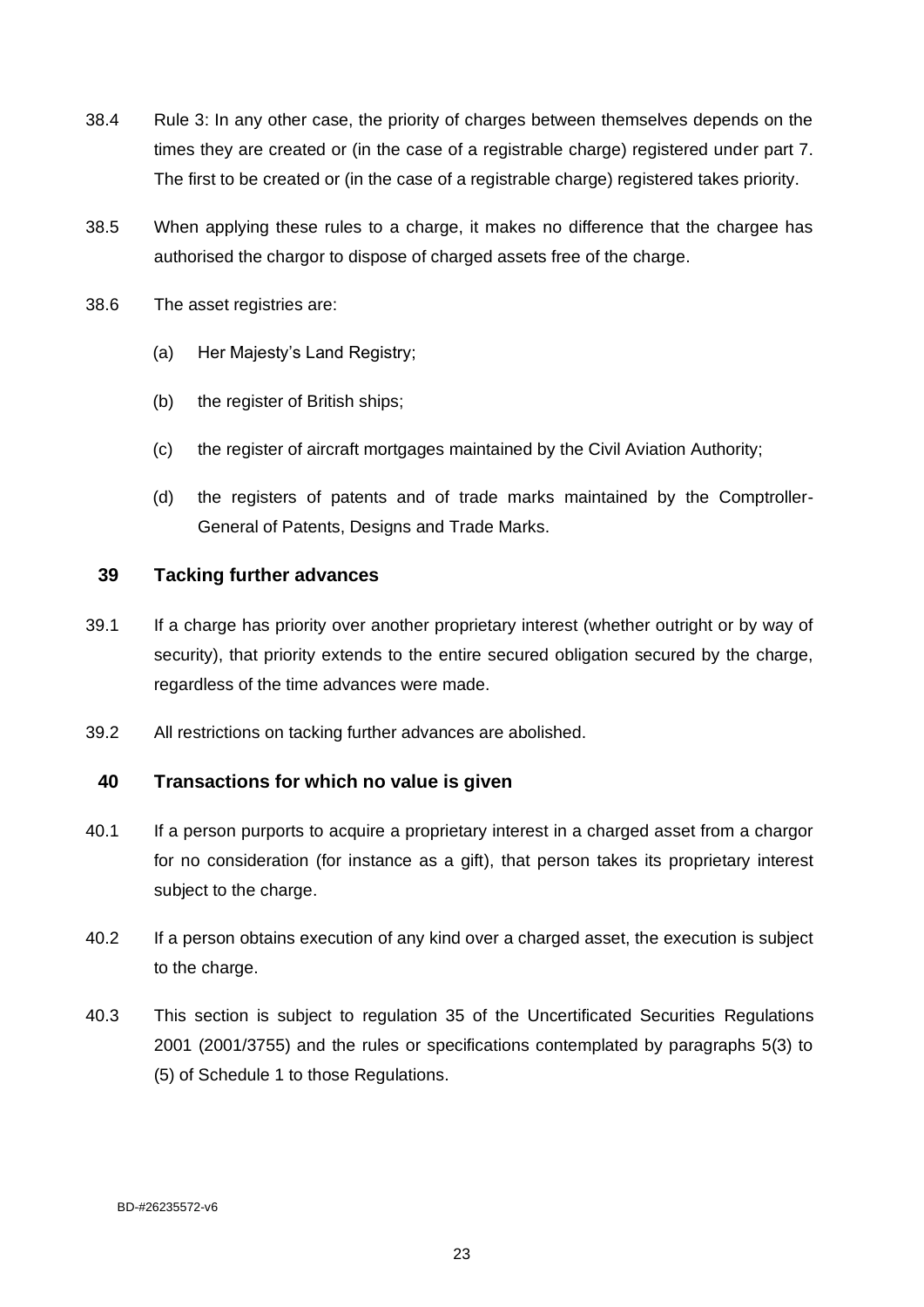### <span id="page-28-0"></span>**41 Outright dispositions of assets**

- 41.1 If a person (the acquirer) purports to acquire an outright proprietary interest in a charged asset from a chargor which is not in insolvency proceedings (see part 10), the acquirer will only obtain its interest in the asset free from the charge if:
	- (a) the chargor had the actual or apparent authority from the chargee to effect the transaction; or
	- (b) in the case of a fixed asset, the following section applies; or
	- (c) in the case of a current asset, the next section but one applies.
- 41.2 A charged asset is a current asset if it is:
	- (a) [financial collateral]; or
	- (b) goods other than ships or aircraft objects which, in the transaction concerned, a reasonable acquirer would expect the chargor to be able to sell free from a charge without the acquirer having to check whether the chargor has the actual or apparent authority from the chargee to effect the transaction.
- 41.3 A charged asset is a fixed asset if it is not a current asset.
- 41.4 An outright proprietary interest is any proprietary interest other than a charge.

### <span id="page-28-1"></span>**42 Outright dispositions of fixed assets**

- 42.1 If a person (the acquirer) purports to acquire an outright proprietary interest in a fixed asset from a chargor which is not in insolvency proceedings, the acquirer will obtain its interest free from the charge unless, at the time of the purported acquisition:
	- (a) the charge was on the register at Companies House or at an asset registry; or
	- (b) the acquirer actually knew the asset was subject to a charge; or
	- (c) the acquirer had constructive notice that the asset was subject to a charge.
- 42.2 A person will only have constructive notice that an asset is subject to a charge if that person would have discovered the existence of the charge if it had made all those enquiries which it ought reasonably to have made before entering into the transaction concerned. What is reasonable depends on all the circumstances relating to the

BD-#26235572-v6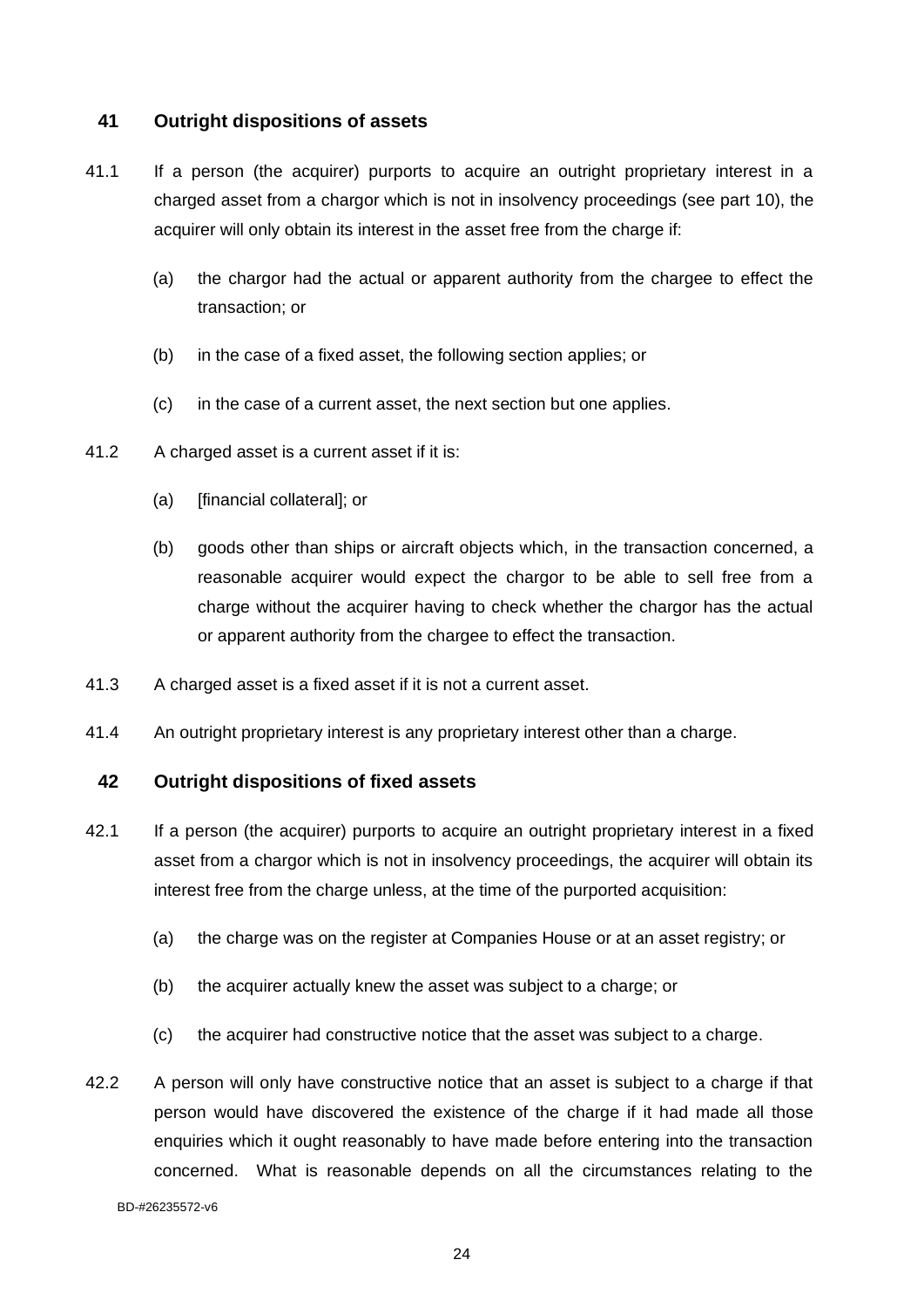transaction (for instance, the identity of the parties, the nature of the assets concerned and the size of the transaction).

### <span id="page-29-0"></span>**43 Outright dispositions of current assets**

- 43.1 If a person (the acquirer) purports to acquire an outright proprietary interest in a current asset from a chargor which is not in insolvency proceedings, the acquirer will obtain its interest free from the charge unless:
	- (a) the acquisition is prohibited in a contract entered into between the chargor and the chargee (a restriction on disposal); and
	- (b) the acquirer actually knew of the restriction on disposal at the time of the purported acquisition.
- 43.2 Nothing in this section absolves the chargor from the consequences of any breach of contract which it commits as a result of breaching a restriction on disposal.
- 43.3 In the absence of fraud (in the sense of dishonesty), the acquirer is not liable to any person for any breach of a restriction on disposal of a current asset by the chargor (whether in tort, in equity or in any other manner).

### <span id="page-29-1"></span>**44 Other priority issues**

- 44.1 Any priority issues which are not determined by the Code will be determined under the general law.
- 44.2 For this purpose, to the extent that it is relevant, a charge will be treated as a legal interest.

*[We could try to codify the law further if there is a consensus as to how to do it.]*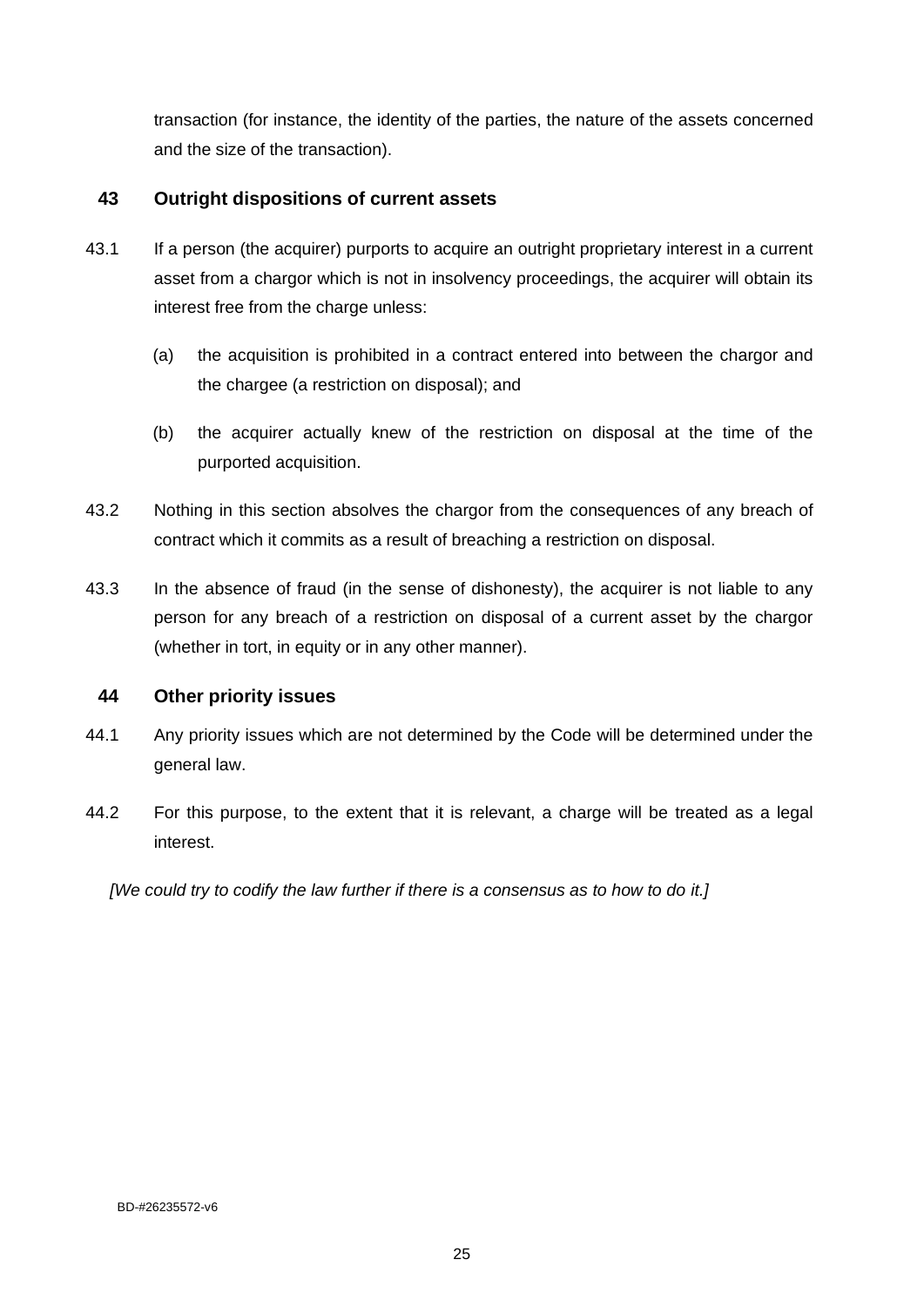### <span id="page-30-0"></span>**PART 9: ENFORCEMENT**

#### <span id="page-30-1"></span>**45 The scope of this part**

- 45.1 This part applies to the enforcement of charges, except to the extent that other laws (for example those concerning financial collateral, financial markets or settlement finality) provide to the contrary.
- 45.2 Where the chargor is an individual, this part is subject to all laws concerning consumers.

#### <span id="page-30-2"></span>**46 Time for enforcement**

- 46.1 A chargee can enforce a charge at the time provided for it in the charge instrument, or as otherwise agreed by the chargor.
- 46.2 If there is no such provision or agreement, the chargee can enforce the charge as soon as:
	- (a) all or any part of the secured obligation is to be performed; and
	- (b) the person liable to perform the secured obligation has received notice requiring it to be performed; and
	- (c) unless the chargor is insolvent or admits it is unable to perform the secured obligation in full, two business days have elapsed from the receipt of that notice, and the secured obligation has not been performed in full.

### <span id="page-30-3"></span>**47 Enforcement powers**

- 47.1 A chargee can enforce a charge in the manner provided for in the charge instrument, or as otherwise agreed by the chargor.
- 47.2 If there is no such provision or agreement, a chargee has the following powers:
	- (a) to the extent permitted by the insolvency legislation (see part 10), to appoint an administrator or administrative receiver of the chargor; and
	- (b) to appoint a receiver over all or any part of the charged interest in the charged assets; and
	- (c) to apply to court for the sale of the charged assets; and

BD-#26235572-v6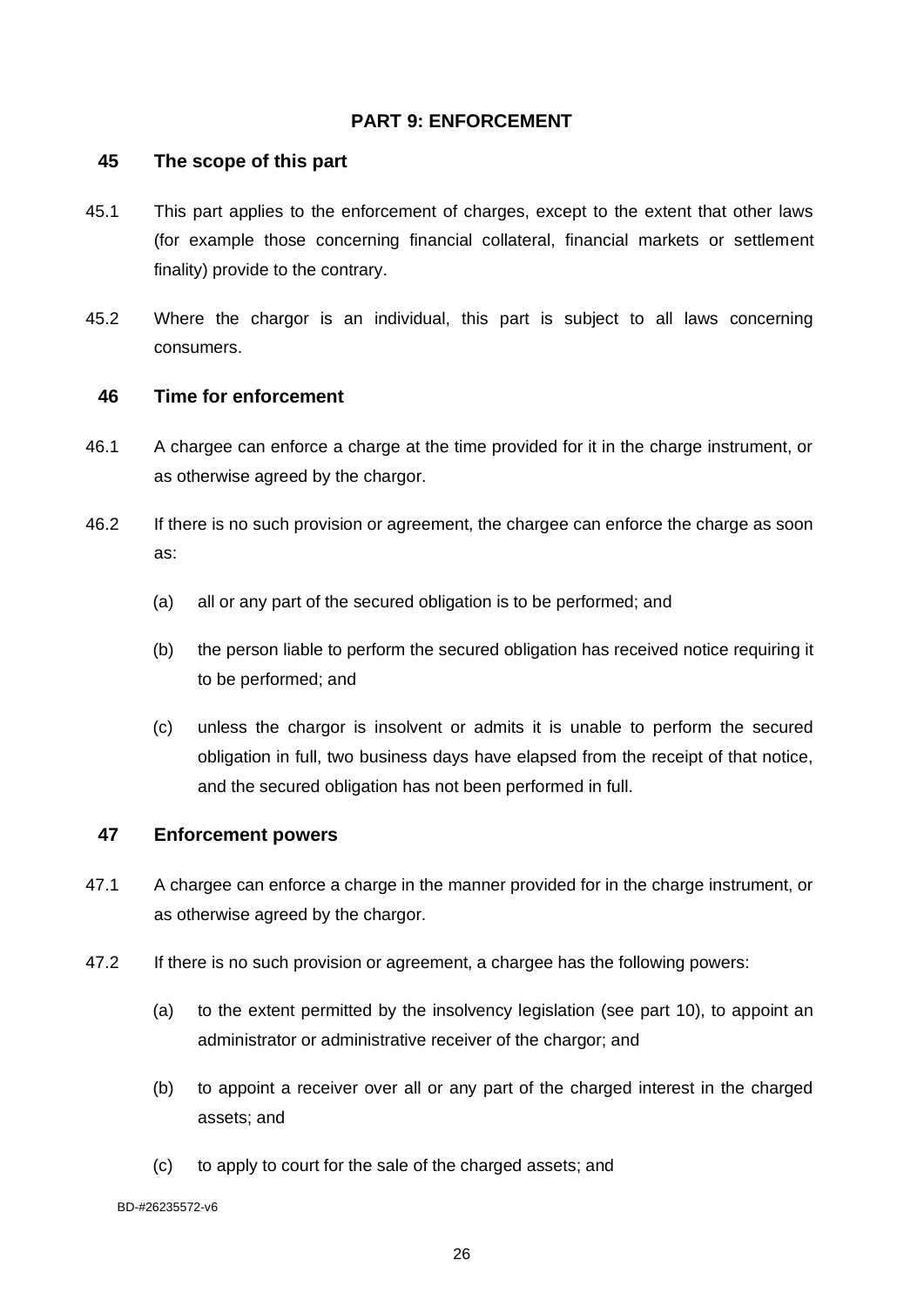- (d) to take all such other actions (or to refrain from doing so) in relation to all or any part of the charged assets as the chargor could have done if they were not charged (for instance by taking possession of them, selling them or leasing them; exercising a power of netting; in the case of receivables, demanding and receiving payment; and, in the case of cross-claims, setting them off).
- 47.3 These powers do not apply to the extent that they are inconsistent with the terms of the charge or the agreement of the parties. They can be increased, reduced, disapplied or amended in any other way in the terms of the charge or by agreement between the parties.
- 47.4 For the purpose of enforcing a charge, the chargee can:
	- (a) transfer or procure the transfer of the legal title to a charged asset if the entire beneficial interest in the asset concerned has been charged; and
	- (b) execute a deed even if the charge was not created by a deed.
- 47.5 To the extent that the charge is a financial collateral charge (see part 7), the chargee also has the powers (for instance, the power of appropriation) conferred on it by the Financial Collateral Arrangements (No 2) Regulations 2003 (SI 2003/3226) as amended from time to time.
- 47.6 The power to take possession of a dwelling-house is subject to the restrictions contained in section 36 of the Administration of Justice Act 1970, as amended by section 8 of the Administration of Justice Act 1973.
- 47.7 Foreclosure is abolished.

#### <span id="page-31-0"></span>**48 Powers of administrators and receivers**

- 48.1 Administrators have the powers conferred on them by the insolvency legislation.
- 48.2 Administrative receivers and receivers each have the powers conferred on them by the terms of the charge or by agreement with the chargor.
- 48.3 Except to the extent that they are amended by the terms of the charge or by agreement with the chargor:
	- (a) administrative receivers and receivers each have the power to take all such actions (or refrain from doing so) in relation to all or any part of the assets over

BD-#26235572-v6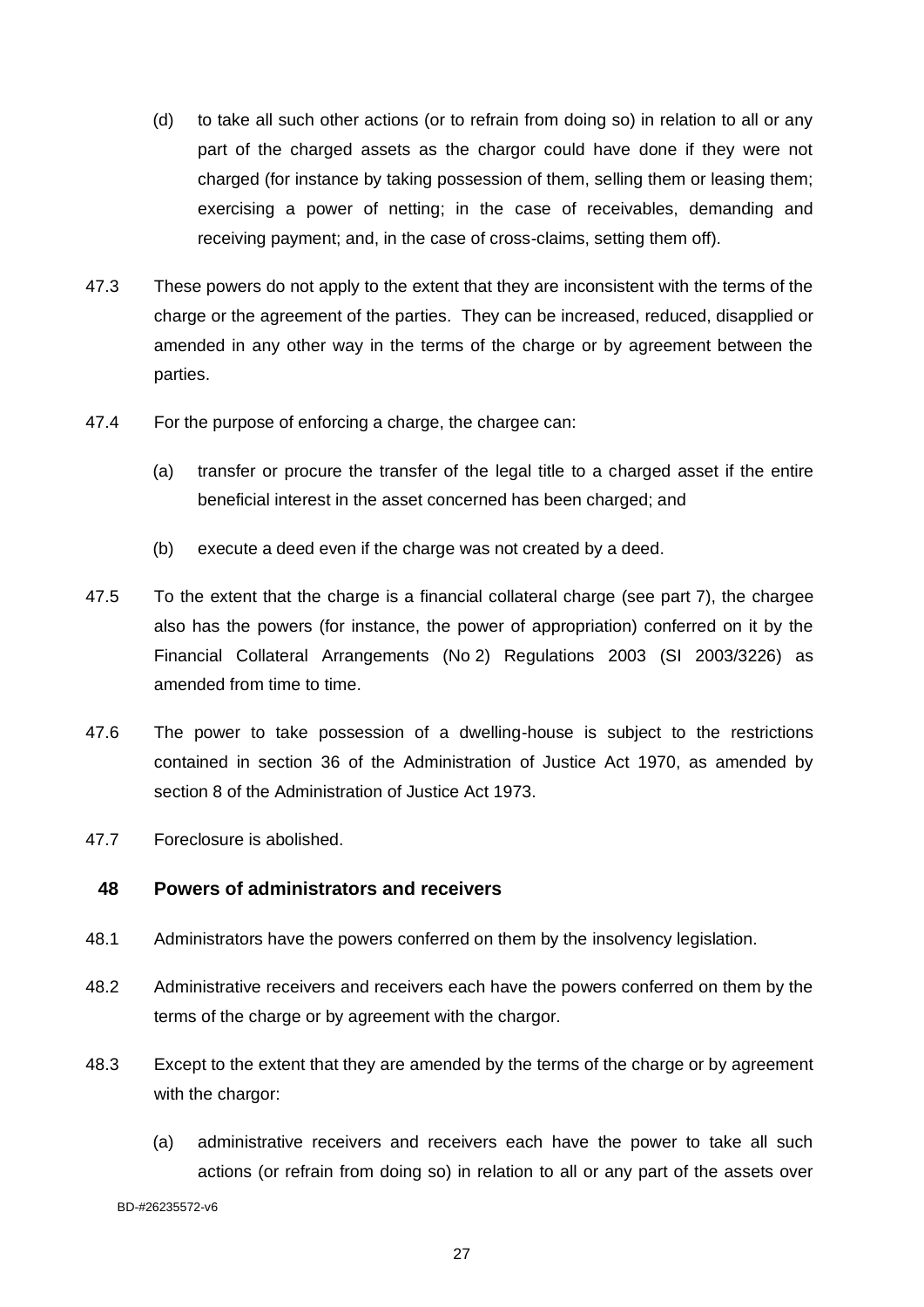which they are appointed as the chargor could have done if they were not charged (for instance by taking possession of them, selling them or leasing them; exercising a power of netting; in the case of receivables, demanding and receiving payment; and, in the case of cross-claims, setting them off); and

- (b) (without limitation) administrative receivers have the powers conferred on them by the insolvency legislation (see part 10).
- 48.4 An administrator, an administrative receiver and a receiver can:
	- (a) transfer legal title to a charged asset if the entire beneficial interest in the asset concerned has been charged; and
	- (b) execute a deed even if the charge was not created by a deed.
- 48.5 The power to take possession of a dwelling house is subject to the restrictions contained in section 36 of the Administration of Justice Act 1970, as amended by section 8 of the Administration of Justice Act 1973.

#### <span id="page-32-0"></span>**49 More than one charge**

- 49.1 Where there is more than one charge over the same charged asset, the charged asset can be sold free from any charges which rank behind the charge concerned. If this happens, the rights of the subsequent chargees are transferred from the charged asset to its proceeds of sale.
- 49.2 Where there is more than one charge over the same charged asset, the charged asset can be sold under a second or subsequent charge subject to any charges which rank in priority.
- 49.3 This section is subject to any agreement to the contrary between the relevant parties.

#### <span id="page-32-1"></span>**50 Effect on third parties**

- 50.1 An administrative receiver of a chargor and a receiver of charged assets is the agent of the chargor (even if the chargor enters into insolvency proceedings).
- 50.2 A person dealing with a chargee, or with a receiver or administrative receiver, is entitled to assume, unless it has actual knowledge to the contrary, that: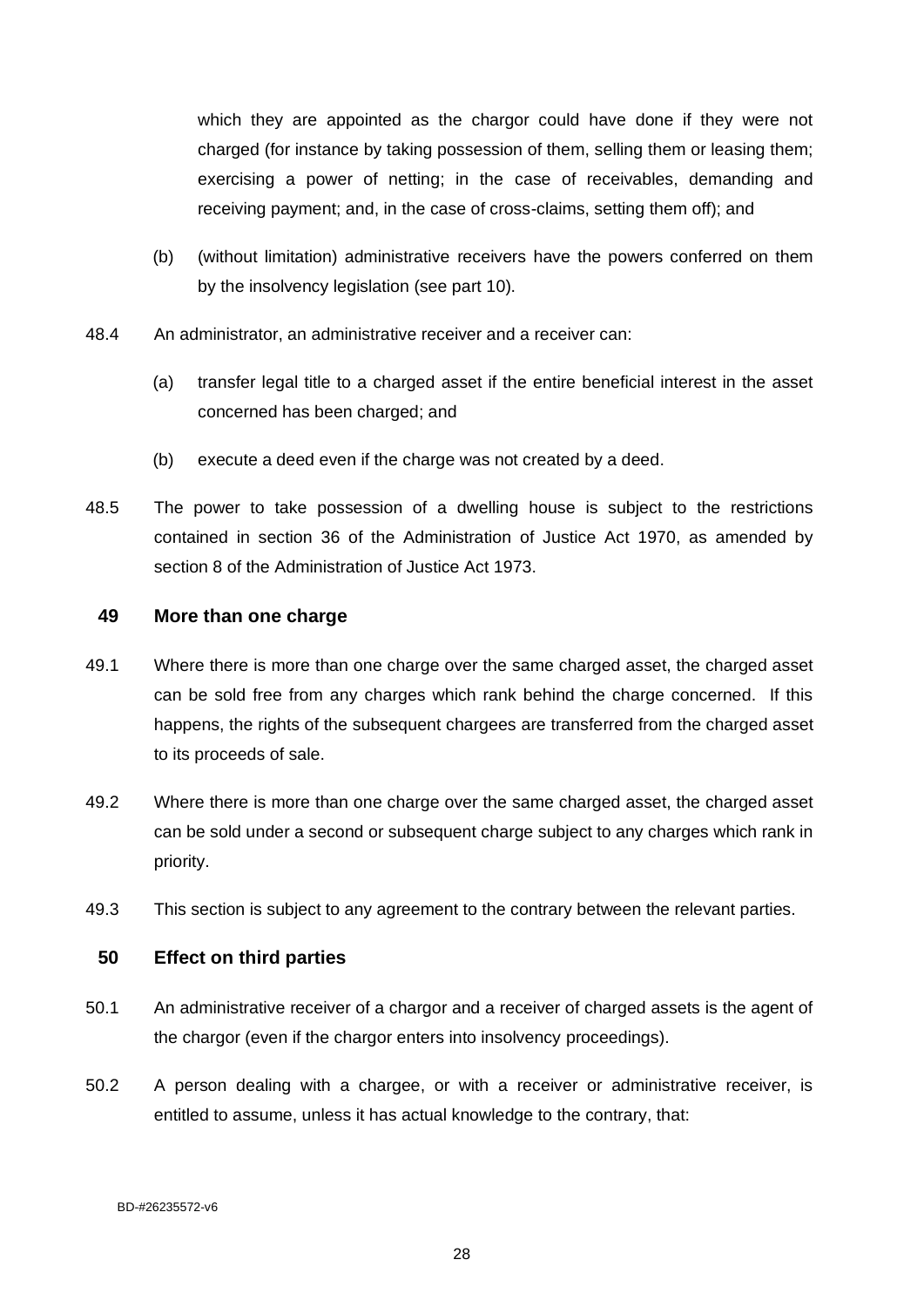- (a) those persons have the power to do those things which they are purporting to do; and
- (b) they are exercising their powers properly.

### <span id="page-33-0"></span>**51 Duties on enforcement**

- 51.1 When enforcing a charge over charged assets, the person doing so (the enforcer) owes a duty to each interested person to take reasonable care of the charged assets which are the subject of the enforcement.
- 51.2 An interested person is:
	- (a) the chargor (where it is in insolvency proceedings, acting through its insolvency officer – see part 10); and
	- (b) any chargee of the charged assets other than the enforcer; and
	- (c) any person (such as a guarantor) who is liable for all or part of the secured obligations concerned.
- 51.3 When selling charged assets, the enforcer owes a duty to each interested person to obtain the best price reasonably obtainable for the charged assets at the time of sale.
- 51.4 The enforcer can sell the charged assets when it decides to do so. It has no duty to accelerate or delay a sale even if to do so might increase the sale proceeds.
- 51.5 Any claim for breach of these duties by the enforcer must be brought by or on behalf of an interested person for the amount of loss suffered by that person as a result of the breach of duty. For this purpose, loss suffered by an insolvent chargor includes loss suffered by its creditors (except to the extent that they are themselves interested persons and bring their own claim).
- 51.6 An enforcer can sell charged assets to a person connected with the chargee or with anyone else with an interest in the charge. If it does so, it must have contemporaneous evidence from an independent person qualified to give it that, in that person's opinion, it has obtained the best price reasonably obtainable for the charged assets at the time of sale.
- BD-#26235572-v6 51.7 Where the charged assets consist of financial collateral, this section is subject to the rules concerning enforcement contained in the legislation concerning financial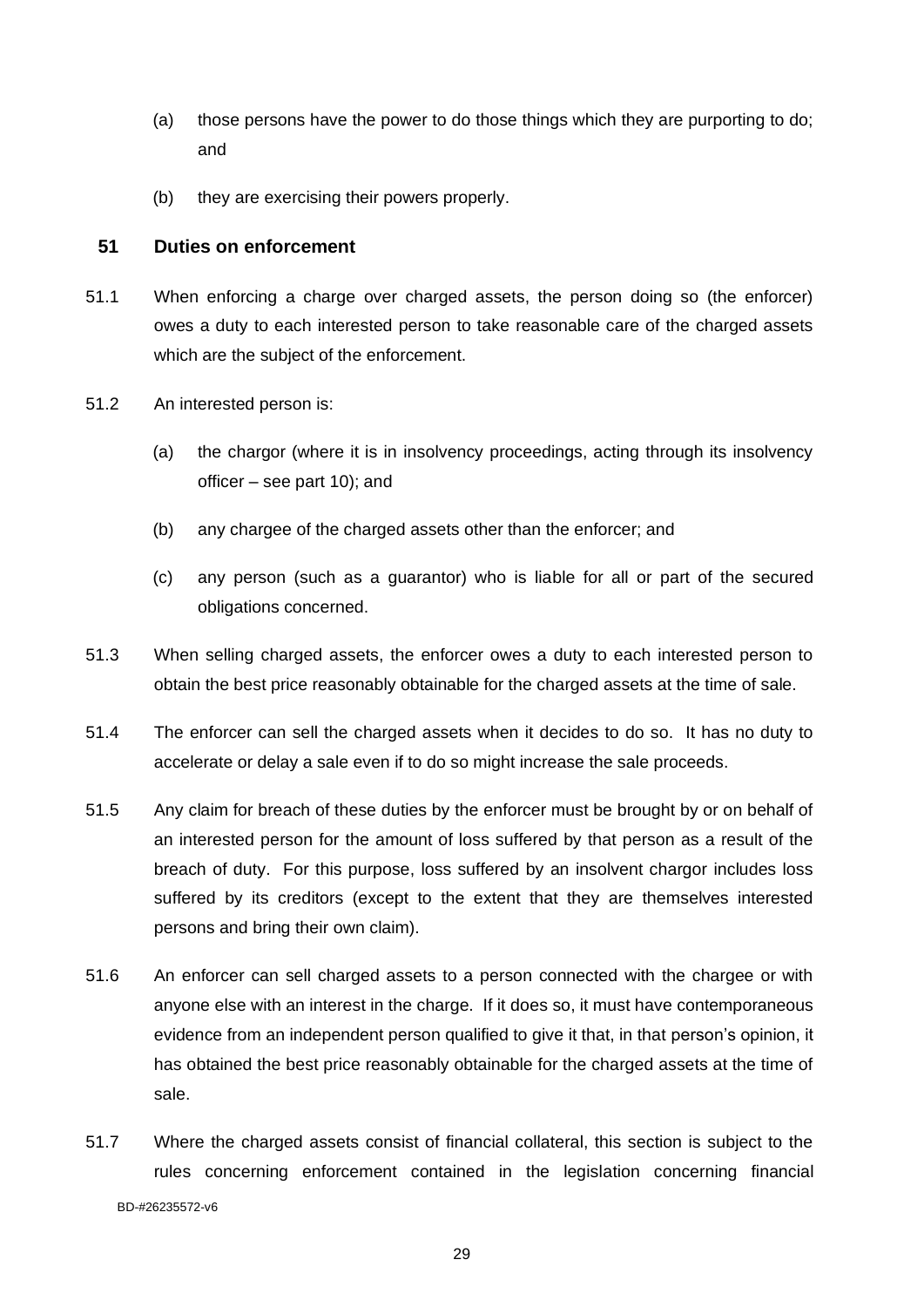collateral. It is also subject to Part VII of the Companies Act 1989 and to the Financial Markets and Insolvency (Settlement Finality) Regulations 1999.

51.8 This section is subject to any agreement to the contrary between the relevant parties.

*[Add a power for the chargee to "appropriate" the charged assets, subject to proper safeguards for the chargor.]*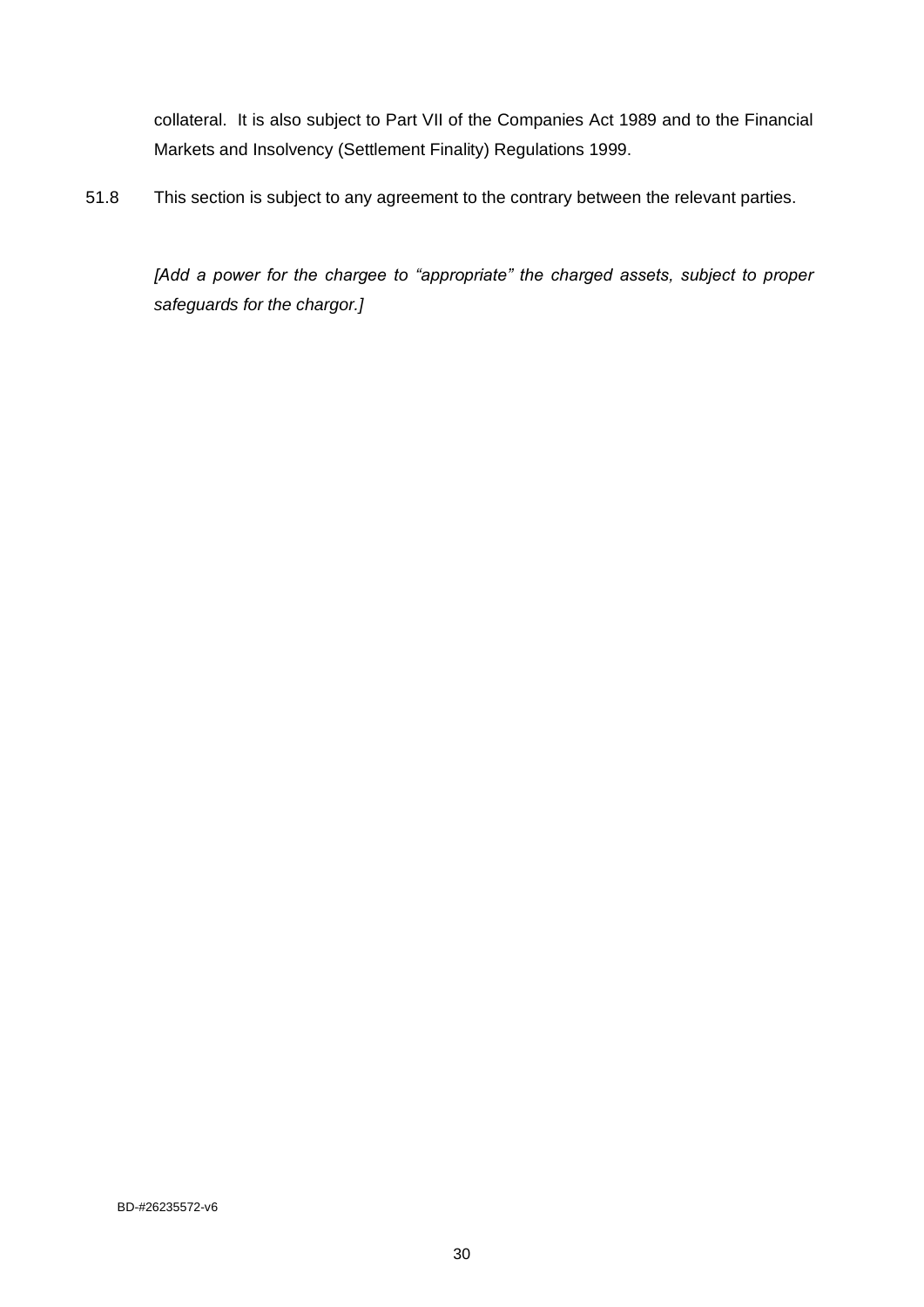### <span id="page-35-0"></span>**PART 10: INSOLVENCY PROCEEDINGS**

#### <span id="page-35-1"></span>**52 Effectiveness of charges**

- 52.1 A charge creates a proprietary interest in the charged asset and it remains effective until it is extinguished, even if the chargor is in insolvency proceedings.
- 52.2 If the chargor does enter into insolvency proceedings, the rights of the chargee in relation to the charge are subject to the insolvency legislation.
- 52.3 In this Code:
	- (a) insolvency legislation means:
		- (i) the Insolvency Act 1986 and secondary legislation made under it;
		- (ii) the European Insolvency Regulation (Regulation (EU) 2015/848 of 20 May 2015) as it may be amended from time to time; and
		- (iii) any other primary or secondary legislation in force in England from time to time relating to, or affecting, insolvency or reorganisation.
	- (b) insolvency proceedings means:
		- (i) where the chargor is a natural person, bankruptcy; and
		- (ii) in any other case, liquidation or administration;
	- (c) insolvency officer means a trustee in bankruptcy, liquidator or administrator of a chargor;
	- (d) insolvency claw-back proceedings means the proceedings described in section 53.

#### <span id="page-35-2"></span>**53 Insolvency claw-back proceedings**

- 53.1 Under the insolvency legislation, a charge may be set aside in whole or in part (and other remedies may be available) if:
	- (a) the charge is a voidable preference (see Insolvency Act 1986, sections 239 and 340); or